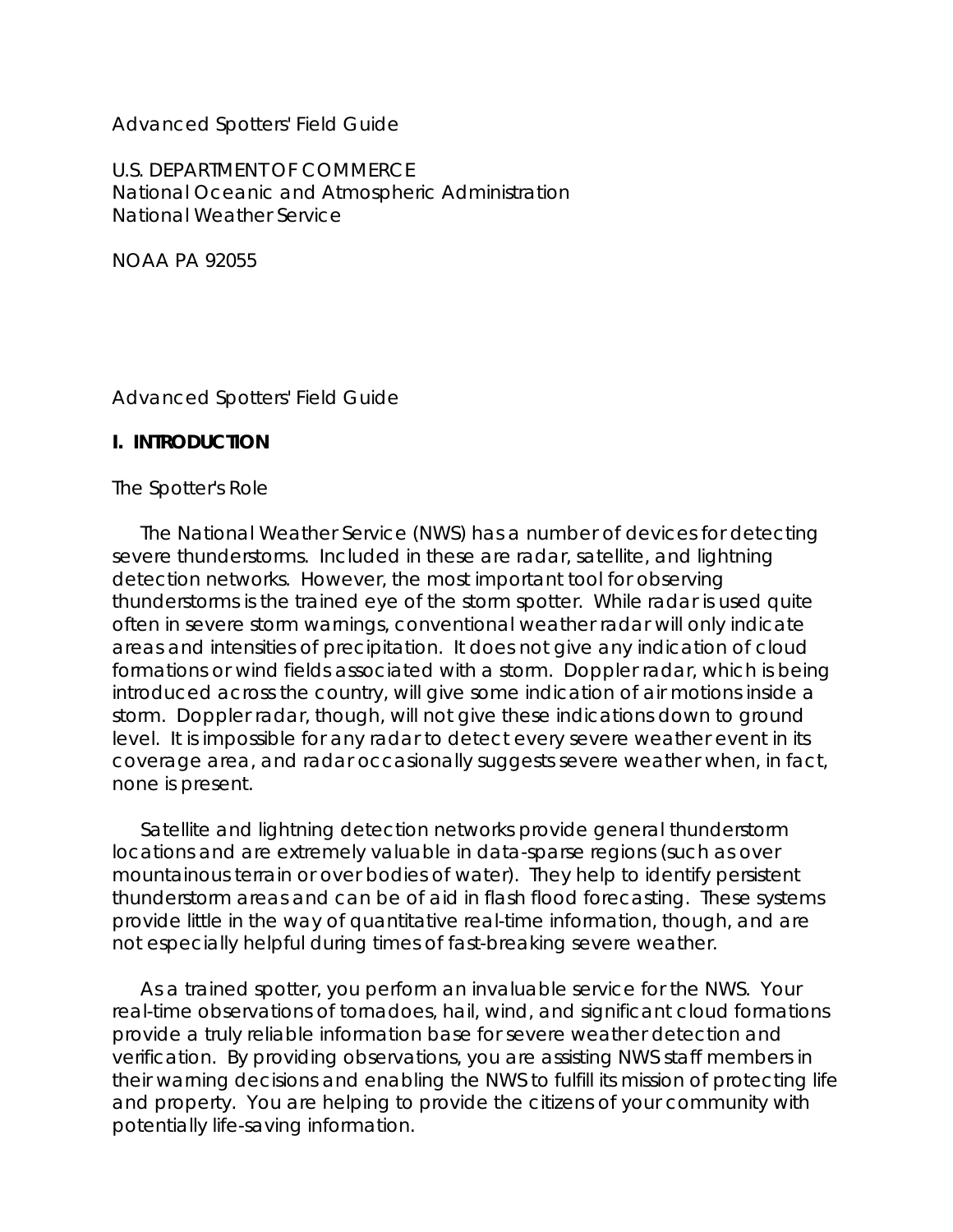## **Objectives of this Handbook**

During the past several years, researchers have uncovered a tremendous amount of information regarding severe thunderstorm structure and behavior. New theories regarding thunderstorm formation and tornado development have been presented. Storm-intercept teams have correlated these theories with observed visual features. Our current understanding of the thunderstorm is markedly more complete than it was just ten years ago.

With this handbook and the Advanced Spotter Training Slide Set which was released a few years ago, the time has come to pass this new understanding on to you, the spotter. Only by providing fresh training material can the NWS expect to maintain what has become a very important group of observers.

### **Prerequisites for Using this Guide**

The information contained in this guide is not for the novice spotter. It is recommended that spotters go through two or more basic spotter training sessions and have some experience at actual storm spotting before attempting the intermediate/advanced training material. Spotters should be comfortable with the basic concepts of storm structure and storm spotting. Obviously, spotters should have a desire to learn the latest concepts of tornado and severe thunderstorm behavior.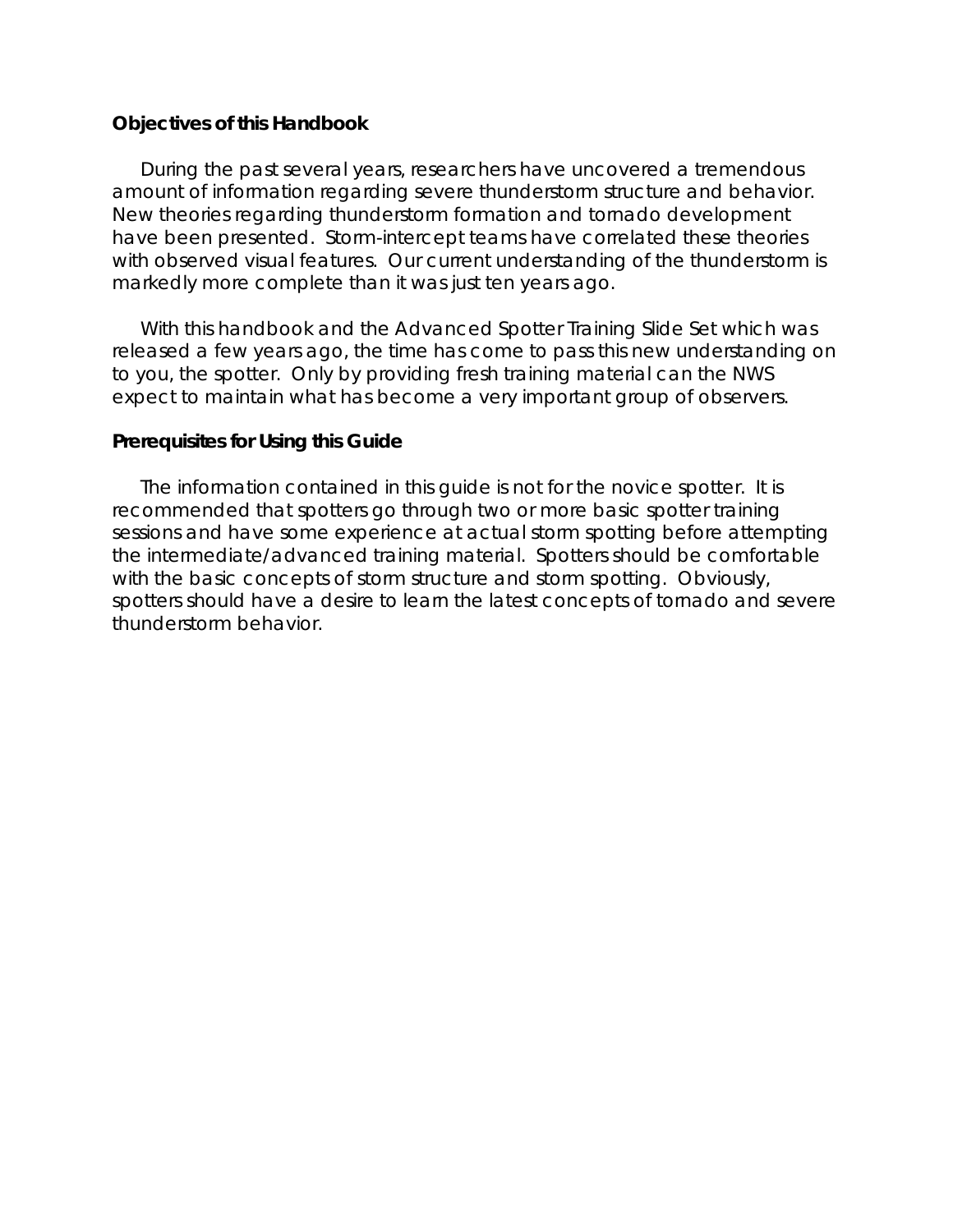#### II. REPORTING PROCEDURES

#### Primary and Secondary Contacts

It is essential that any spotter network have a clear set of procedures for reporting severe weather and other observations. All networks should have a designated methodology for relaying reports from the field to the local NWS office. There should be a primary contact for activation and operation of the spotter network. It is also suggested that a secondary contact be established for those occasions when widespread severe weather is occurring or when the primary contact is not available.

Amateur radio operators comprise the backbone of many spotter networks. Most amateur radio networks include an operator at the NWS office for quick relay of reports and direction of spotters in the field to "hot spots." This has proven to be an effective, efficient method of relaying severe weather observations. Other operators may be deployed at television or radio stations in the NWS office's county warning area.

Law enforcement and fire department personnel also serve as spotter networks in many areas. Many of these groups report to a dispatcher who, in turn, relays reports to the NWS. These spotter networks should establish a secondary contact (such as the dispatcher of another city/county agency) for those times when primary communications are impeded.

The dispatchers should also receive at least basic spotter training. Although they are not actually observing the storms in the field, dispatchers serve as a critical link in the severe weather information chain. If they are familiar with thunderstorm and spotting terminology, dispatchers are able to screen out less important observations and quickly relay significant reports to the local NWS office.

In remote or sparsely populated areas, private citizens may have to serve as spotters. While these groups may not be as well organized as the amateur radio or law enforcement-based groups, there should still be established reporting procedures. Local law enforcement or emergency management offices are candidates for contacts in these situations.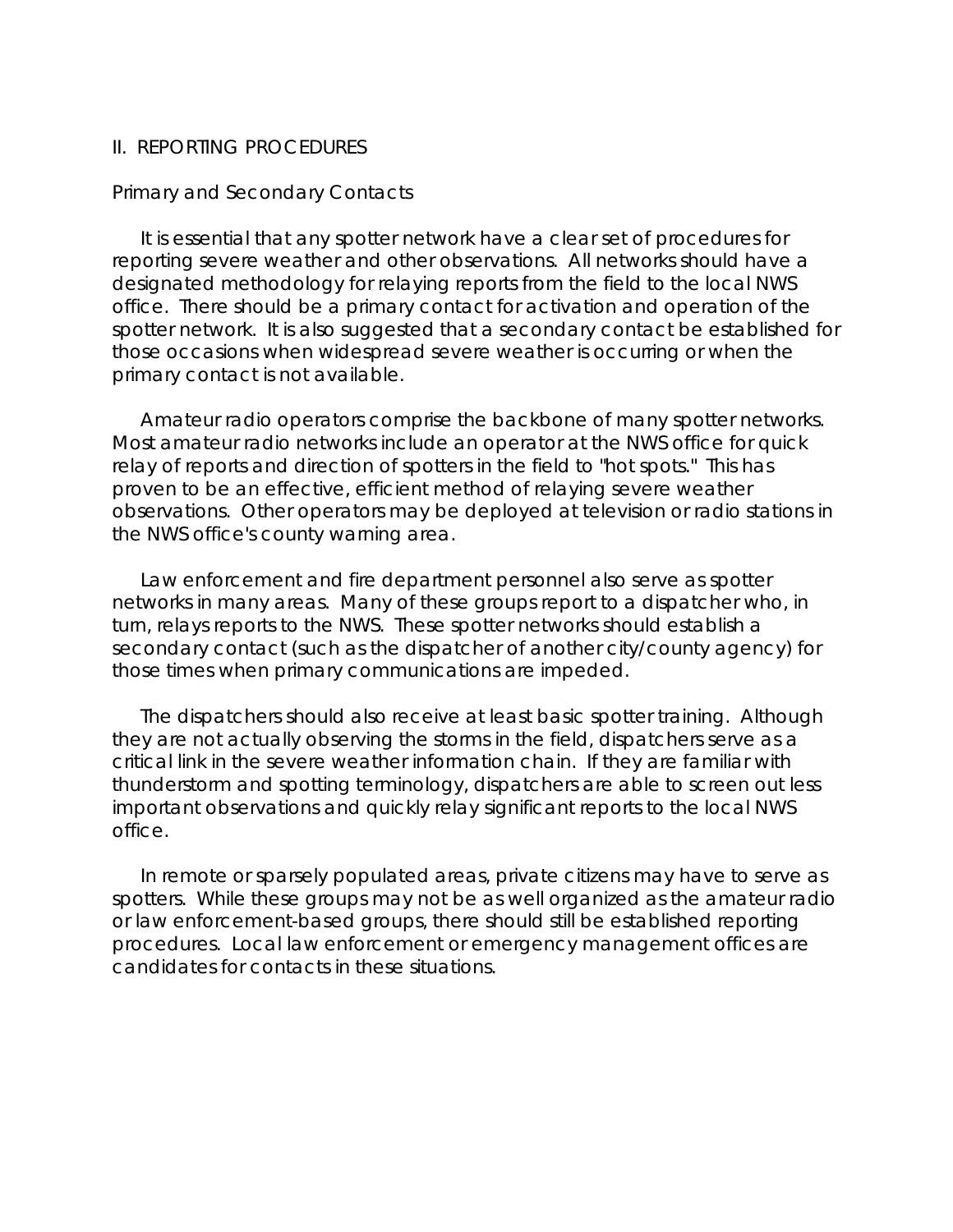### Spotter Coordination

Spotting is not a one-person job. It is difficult, if not impossible, for one spotter to accurately observe all aspects of a thunderstorm. Rather, it is necessary for spotters and spotter groups to coordinate and share information (with the NWS and with each other) to obtain the best possible assessment of the storm.

Spotters with two-way radio communications should talk not only with their dispatch/control personnel but with other spotters in the area. Positioning spotter teams at several strategic locations around a storm, with active communication between the spotters, should enable a great deal of information concerning the thunderstorm to be relayed to the local NWS office.

If two or more spotter groups are working in the same area (i.e., an amateur radio group and a law enforcement group), then these groups should share information regarding their observations. The NWS should also attempt to coordinate between spotter groups. As a storm moves from one spotter group's area to another, the downstream spotter group should be notified well in advance to allow time for their activation and deployment.

## Reporting Criteria

There are certain criteria for reporting severe weather. Recall that a thunderstorm is defined as severe if it produces a tornado, hail 3/4 inch in diameter or larger, and/or wind gusts 58 miles an hour or higher. It would be desirable to report events associated with a thunderstorm before they reach these severe levels. Use the following guidelines for reporting weather events.

Report hail occurrences when the hailstones have a diameter of 1/2 inch, and report wind gusts when their speed reaches 50 miles an hour. See tables 1 and 2 for estimations of hail size and wind speed. Obviously, tornadoes and funnel clouds should be reported. A funnel cloud is defined as a violently rotating column of air which is not in contact with the ground. It is usually marked by a funnel-shaped cloud extending downward from the cloud base (hence its name). If the violently rotating air column reaches the ground, it is called a tornado. An important point to note is that the visible funnel DOES NOT have to extend to the ground for a tornado to be present. Instead, look for a rotating cloud of dust and debris underneath a funnel cloud as evidence that the tornado's circulation has reached the ground.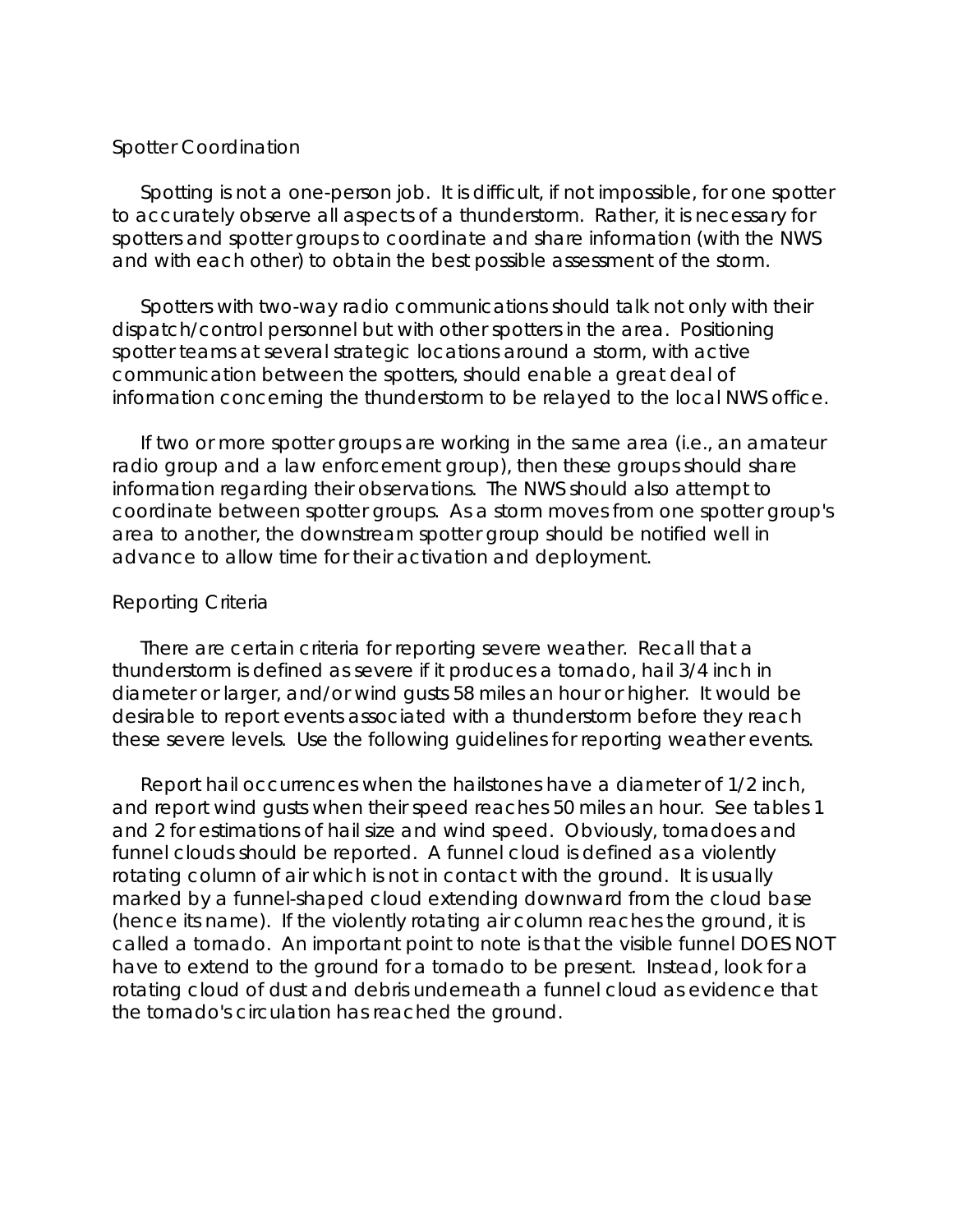# **Hail Size Estimates**

| Penny         0.75 Tennis Ball        2.50 |  |  |
|--------------------------------------------|--|--|
|                                            |  |  |
|                                            |  |  |

Table 1: Hail Size Estimations.

# **Wind Speed Estimates**

| Speed (MPH) | <b>Effects</b>                                                                              |
|-------------|---------------------------------------------------------------------------------------------|
| $25 - 31$   | Large branches in motion; whistling in telephone wires                                      |
| 32-38       | Whole trees in motion                                                                       |
| 39-54       | Twigs break off of trees; wind impedes walking                                              |
| 55-72       | Damage to chimneys and TV antennas; pushes over shallow<br>rooted trees                     |
| 73-112      | Peels surface off roofs; windows broken; trailer houses<br>overturned                       |
| $113+$      | Roofs torn off houses; weak buildings and trailer houses<br>destroyed; large trees uprooted |

Table 2: Wind Speed Estimations.

Flash flooding should be reported, but the reporting criteria are not as well defined as with severe weather events. A flash flood is defined as a rapid rise in water usually during or after a period of heavy rain. Variations in soil type, terrain, and urbanization result in a wide variation in the amount of runoff which will occur during and after a given amount of rain. Consult your local NWS office regarding flash flood reporting procedures in your area.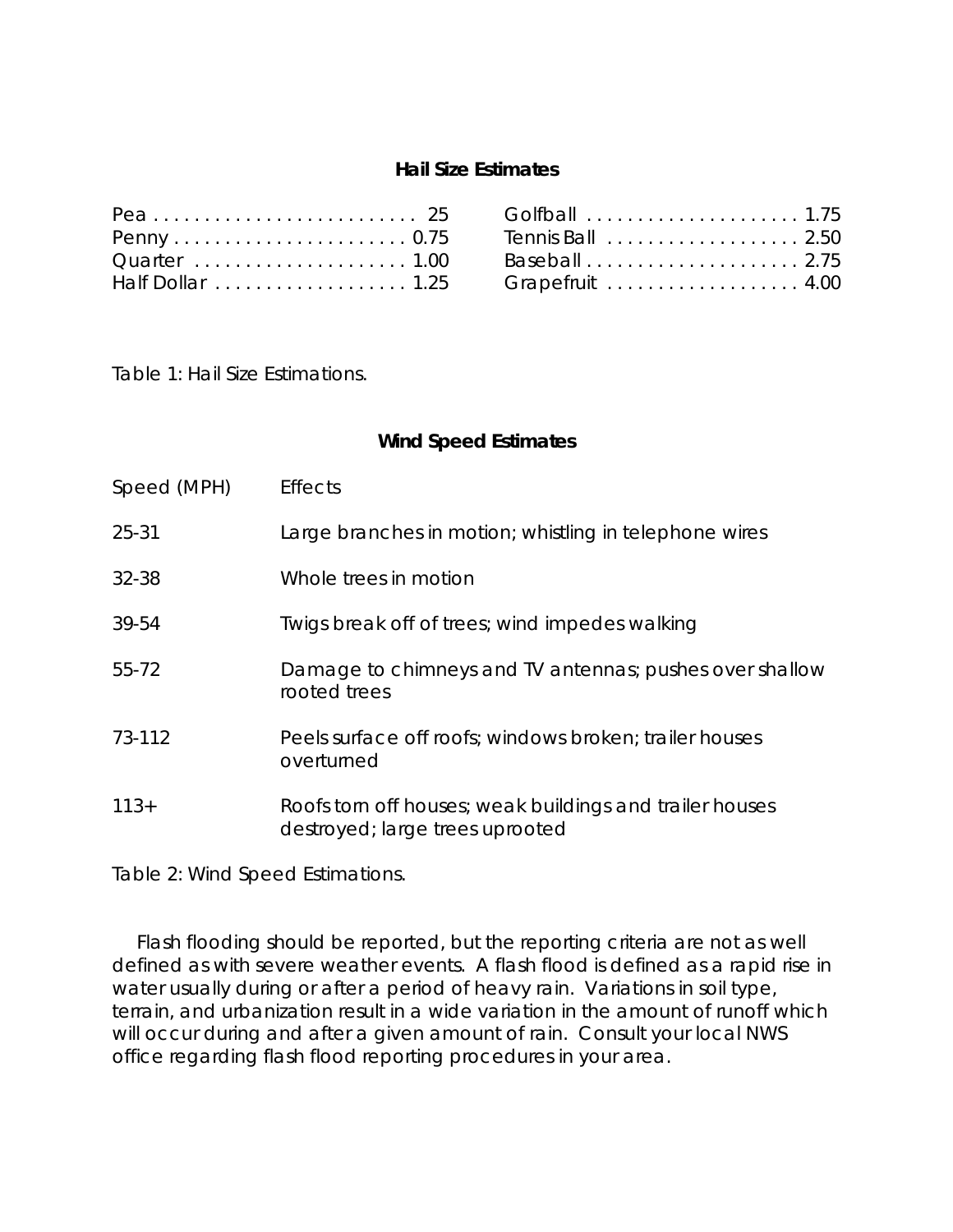When making a report, you (or your dispatcher/control person) should include the following information:

- (1) WHO you are, and the name of your spotter group.
- (2) WHERE the event is occurring. Use reports from other nearby spotters to triangulate and pinpoint the event's location.
- (3) WHAT you have seen (the severe weather event).
- (4) MOVEMENT of the event. When estimating movement, don't use the motion of small cloud elements for estimation. Instead, observe the storm as a whole for estimates of motion.

### III. SAFETY TIPS

Safety should be first and foremost on the mind of a spotter. Remember, the NWS values your safety more than we do your observations. It is essential that spotters proceed into the field armed not only with knowledge of the storms but also with an understanding of the dangers posed by thunderstorms.

When spotting, travel in pairs if at all possible. When moving, this will allow the driver to remain focused on the chore of driving while the passenger keeps an eye on the sky and handles any communication with the dispatcher. When stopped, two sets of eyes are available for observation.

Keep aware of the local environment at all times. When in the vicinity of a thunderstorm, keep a 2-mile "buffer zone" between you and the storm. Frequently check the sky overhead and behind to ensure no unexpected events (such as a new tornado) are developing. Always have an escape route available, in case threatening weather approaches or if you get within the 2-mile "buffer zone."

Lightning is the number one killer among weather phenomena. During a typical year, lightning kills more people than hurricanes, tornadoes, and winter storms combined. The two main threats posed by lightning are the intense heat of the lightning stroke (about 15,000 degrees Celsius) and the extreme current associated with the stroke, estimated at 30,000 amperes (less than 1 ampere can be fatal).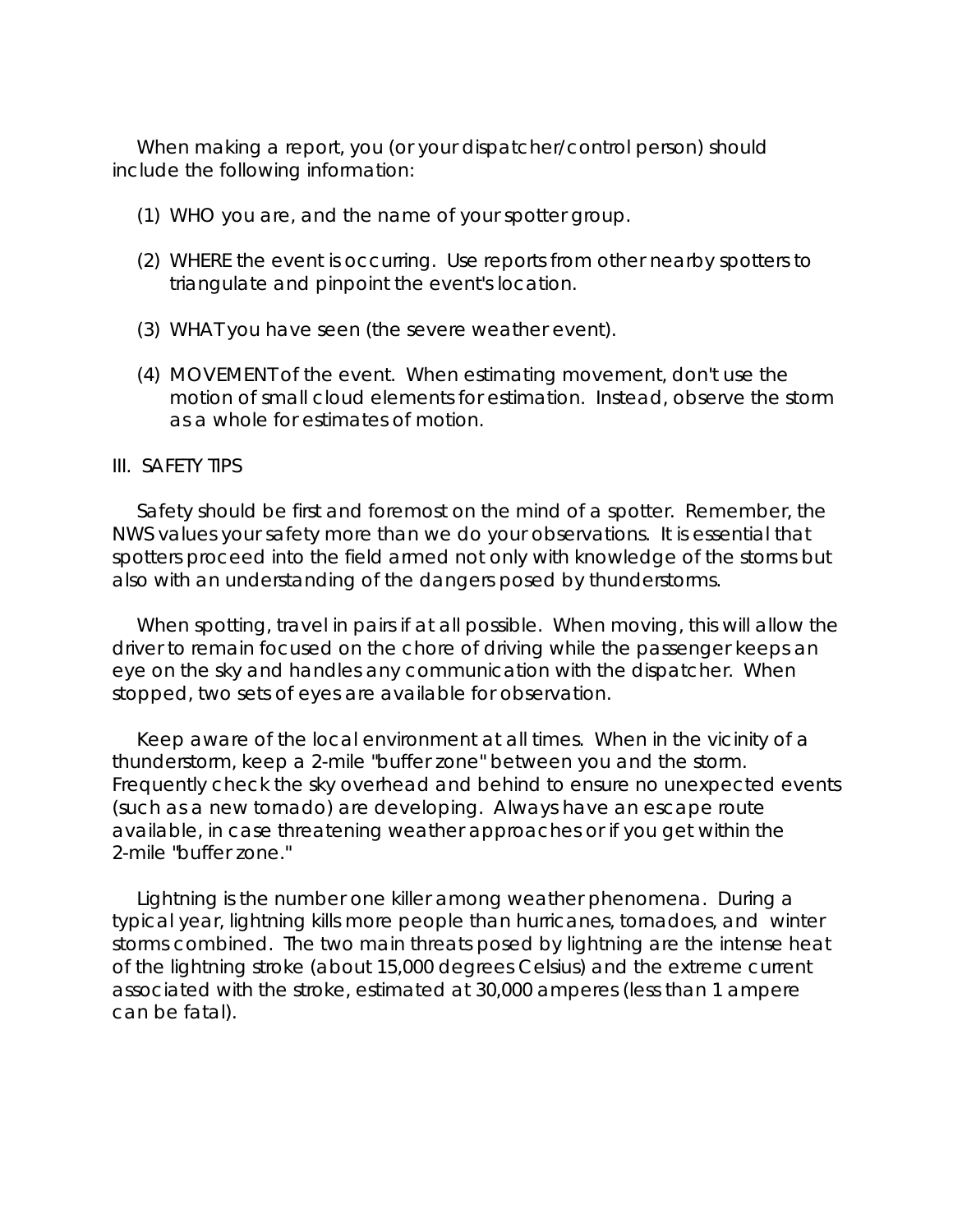Lightning is also the biggest weather hazard facing the spotter. When in the field, the spotter will usually be in a preferred lightning strike area (in the open, on a hilltop, etc.). Whenever possible, remain in your spotting vehicle to minimize the chance of being struck by lightning. If you must leave your vehicle, crouch as low as possible to make yourself a less-favorable target.

Hail is usually not a direct threat to life, but hailstorms are the costliest weather element to affect the United States. Each year, hailstorms cause over \$1 billion in damage primarily to crops, livestock, and roofs. Giant hailstones (2 inches or more in diameter) can reach speeds of 100 miles an hour as they fall to earth. If such a stone strikes someone, the results can be fatal. There have been only two documented hail-related deaths in the United States, but a hailstorm in China killed over 100 people in 1976. A vehicle will usually offer adequate protection from moderate-sized hailstones. Hail larger than golfball size may damage windshields, so avoid large hailshafts if at all possible.

Downbursts are underrated thunderstorm threats. A downburst is defined as a strong downdraft with an outrush of damaging winds on or near the earth's surface. Downbursts are responsible for the "wind shear" which has caused a number of airliner accidents in the 1970's and early 1980's. When people experience property damage from a downburst, they often do not believe that "just wind" could have caused the damage, and they assume that they were struck by a tornado. In fact, the strongest downbursts have wind gusts to near 130 miles an hour and are capable of the same damage as a medium-sized tornado.

Downbursts are classified based on their size. If the swath of damaging winds is 2.5 miles or greater, it is called a macroburst. If the swath is less than 2.5 miles across, it is called a microburst. In general, macrobursts are long-term, large-scale events, while microbursts are intense, quick-hitting phenomena. Microbursts are subdivided as wet or dry microbursts, depending on how much rain falls with the microburst. If very heavy rain falls with the microburst, it is called a wet microburst, while a dry microburst has little or no rain reaching the ground. Chapter VIII discusses downbursts in more detail and outlines some spotting tips regarding downbursts.

Flash floods are another example of an underrated thunderstorm threat. Over the past several years, more people have been killed in flash floods than in tornadoes. Two factors are responsible for this. First, we have urbanized. Where rain water used to have open fields in which to run off, it now has highway intersections, basements, streets, etc. Second, the public as a whole is apathetic about flash flooding. We simply do not treat flash flooding with the respect it deserves. Many of the recent deaths associated with flash flooding have occurred because people attempted to drive their vehicles across a flooded low-water crossing and were swept away by the floodwaters. Less than two feet of moving water is needed for a vehicle to be swept away.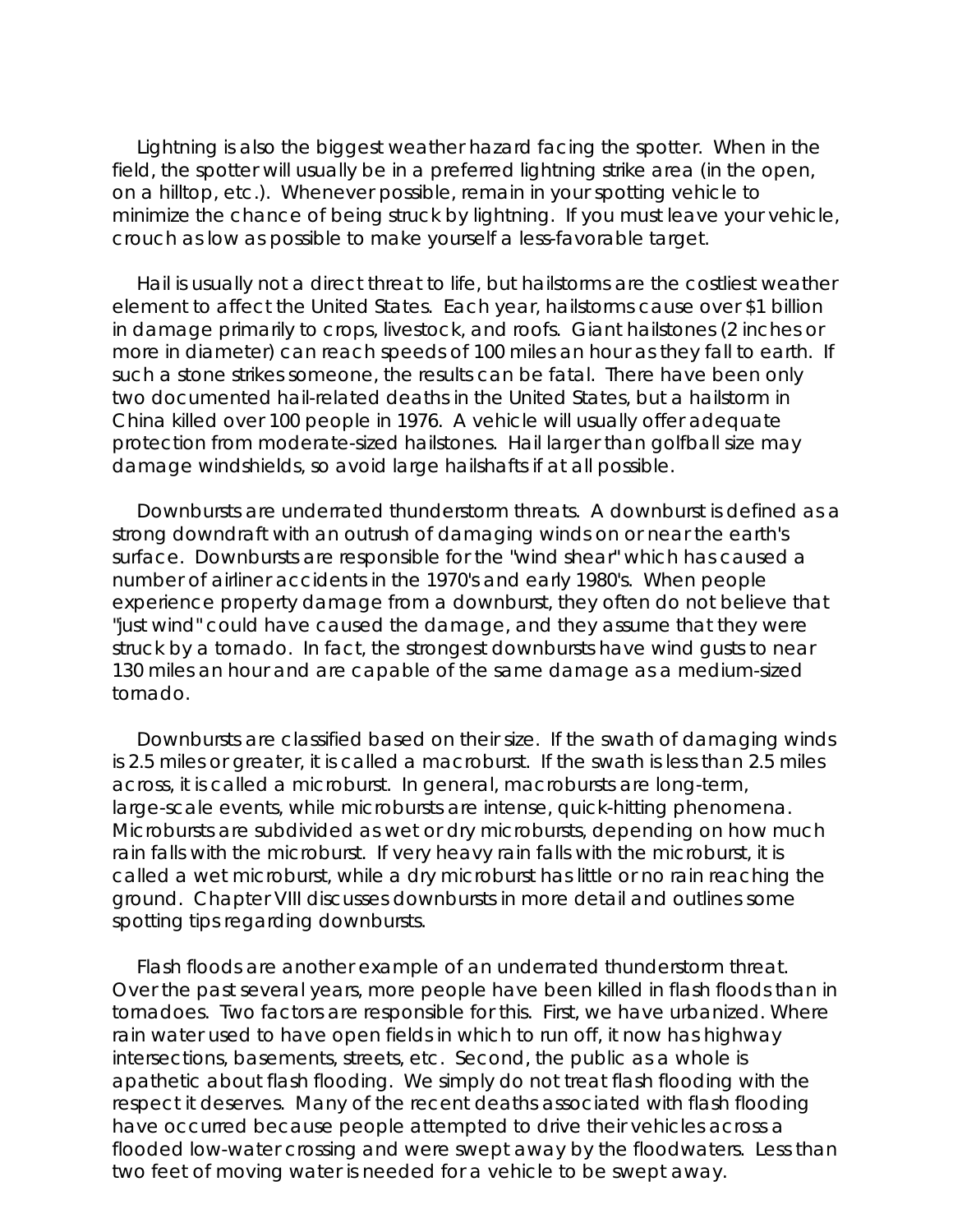When spotting in a flash flood situation, follow these common sense safety tips. Remember that flash flooding is most dangerous at night when the effects of flash flooding are difficult to see. Since most flash floods occur at night, this problem is compounded. Avoid low water crossings and don't drive into areas where water covers the road. If you are caught in a flash flood, abandon your vehicle and quickly get to higher ground.

Last but not least is the tornado. Again, a tornado is defined as a violently rotating column of air in contact with the ground and pendant from a thunderstorm (whether or not a condensation funnel is visible to the ground). If the violently rotating column of air has not touched the ground, it is called a funnel cloud. We will discuss the tornado in more detail in Chapter IX.

If a tornado is approaching your location, drive away from the tornado IF you are in open country, IF the location and motion of the tornado are known, and IF you are familiar with the local road network. If you are in an urban area and escape is not possible for some reason, abandon your vehicle and get into a reinforced building. If a reinforced building is not available, get into a culvert, ditch, or other low spot in the ground (that is not flooded).

Spotting at night is obviously more difficult than spotting during the day. There are only a few allies available to help you when night spotting. If possible, use the light from lightning flashes to illuminate the important parts of the storm. Quite often, though, lightning strokes will be very brief and will illuminate different parts of the storm from different angles. This will make it even more difficult to accurately report what is occurring. If you are in large hail, the most dangerous part of the storm is near you and will probably move overhead within a few minutes. If you hear a loud roaring sound, then a tornado may be very close to your location. Use this tip with caution. Not all tornadoes have a loud roar, and some non-tornadic winds may also possess a loud roar. Finally, if you think there is a tornado not far from your location (i.e., within spotting range), search along the horizon for bright flashes of light as the tornado destroys power lines and transformers.

#### IV. THE THUNDERSTORM

We must obtain a basic understanding of the thunderstorm before we can hope to understand tornadoes, hail, and other phenomena which are produced by the thunderstorm. Sometimes it is convenient to think of a thunderstorm as a solid object floating in the sky. Actually, a thunderstorm should be thought of as a process which takes heat and moisture near the earth's surface and transports it to the upper levels of the atmosphere. The by-products of this process are the clouds, precipitation, and wind that we associate with the thunderstorm.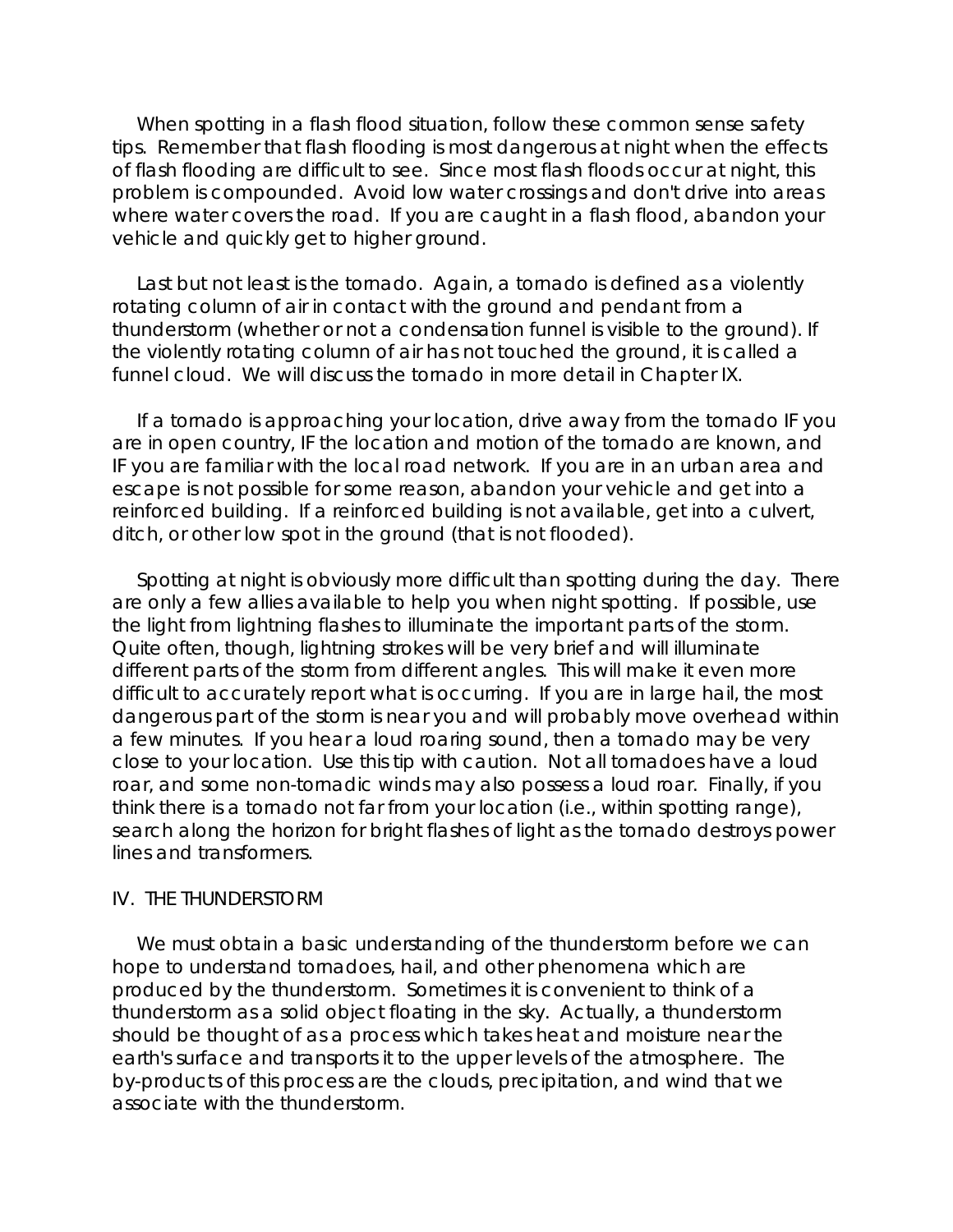At any given moment, there are roughly 2,000 thunderstorms in progress around the world. Most of these storms are beneficial, bringing needed rainfall to farmlands and reservoirs. Only a small fraction (less than 1 percent) of these storms is classified as severe, producing large hail 3/4 inch in diameter or larger and/or strong downburst wind gusts of 58 miles an hour (50 knots) or greater. A small fraction of the severe storms produce tornadoes. Thus, although any thunderstorm is theoretically capable of producing severe weather, only a very few storms will actually produce large hail, severe downburst winds, or tornadoes.

In the United States, the Florida Peninsula and the southeast plains of Colorado have the highest thunderstorm frequency. Relatively small thunderstorms occur about once a year in Alaska and 2-3 times a year in the Pacific Northwest. Although the greatest severe weather threat in the United States extends from Texas to southern Minnesota, it is important to note that no place in the United States is completely immune to the threats of severe weather.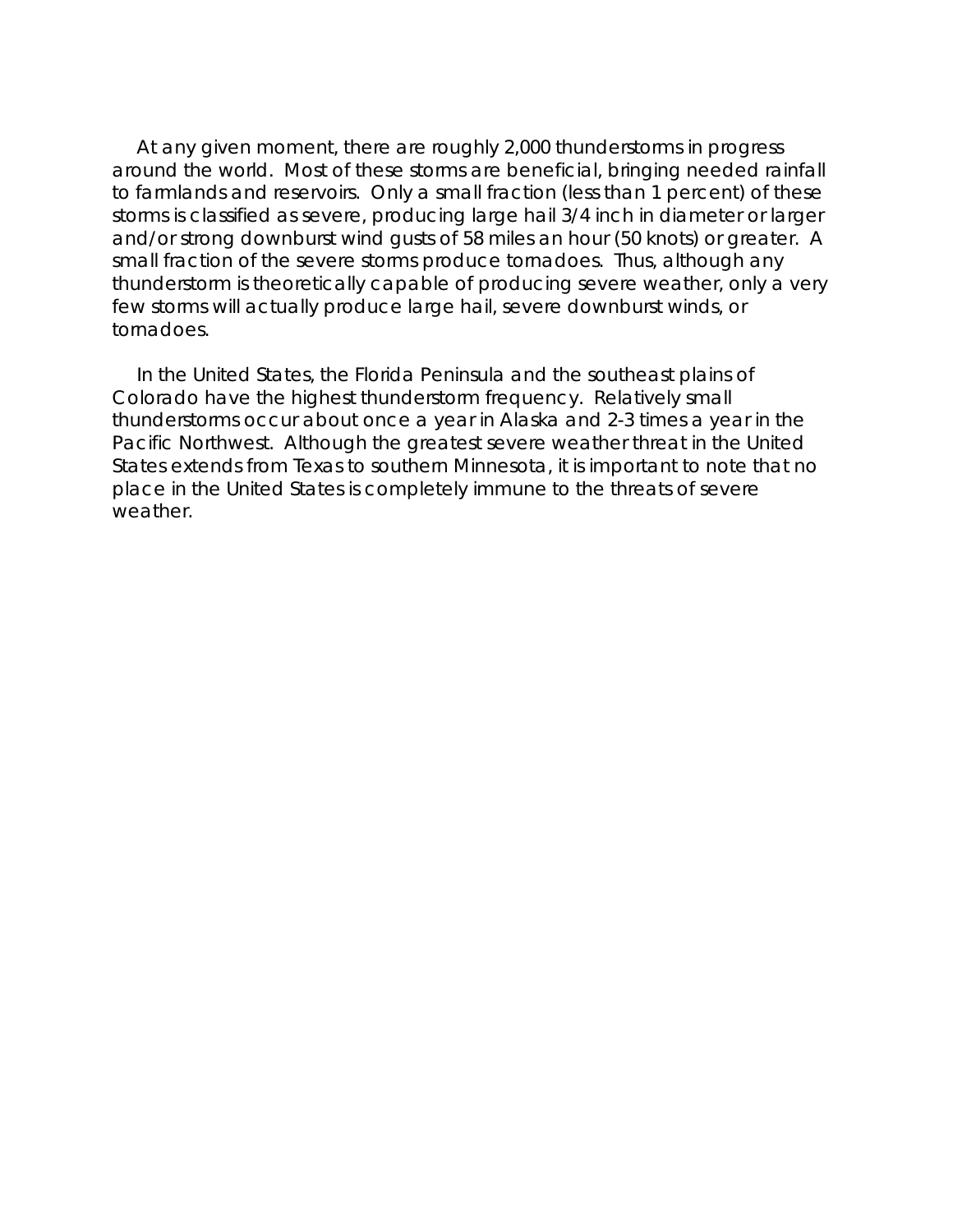#### **Atmospheric Conditions for Thunderstorm Development**

All thunderstorms, whether or not they become severe, must have three conditions present in order to form. The first necessary condition is moisture in the lower to mid levels of the atmosphere. As air rises in a thunderstorm updraft, moisture condenses into small water drops which form clouds (and eventually precipitation). When the moisture condenses, heat is released into the air, making it warmer and less dense than its surroundings. The added heat allows the air in the updraft to continue rising.

The second necessary condition is instability. If the airmass is unstable, air which is pushed upward by some force will continue upward. An unstable airmass usually contains relatively warm (usually moist) air near the earth's surface and relatively cold (usually dry) air in the mid and upper levels of the atmosphere. As the low-level air rises in an updraft, it becomes less dense than the surrounding air and continues to rise. This process is often augmented by added heat due to condensation as discussed above. The air will continue to move upward until it becomes colder and more dense than its surroundings.

The third necessary condition is a source of lift. Lift is a mechanism for starting an updraft in a moist, unstable airmass. The lifting source can take on several forms. The most common source is called differential heating. As the sun heats the earth's surface, portions of the surface (and the air just above the surface) will warm more readily than nearby areas. These "warm pockets" are less dense than the surrounding air and will rise. If the air has sufficient moisture and is unstable, a thunderstorm may form.

The source of lift can also be mechanical in nature. Moist air flowing up the side of a mountain may reach a point where it is less dense than its environment, and thunderstorms may develop. This is common on the eastern slopes of the Rocky Mountains during the summer. Advancing cold fronts, warm fronts, outflow boundaries, drylines, and sea breeze fronts also act as triggers by lifting moist, low-level air to the point where the low-level air is warmer and less dense than its environment at which time thunderstorms can form.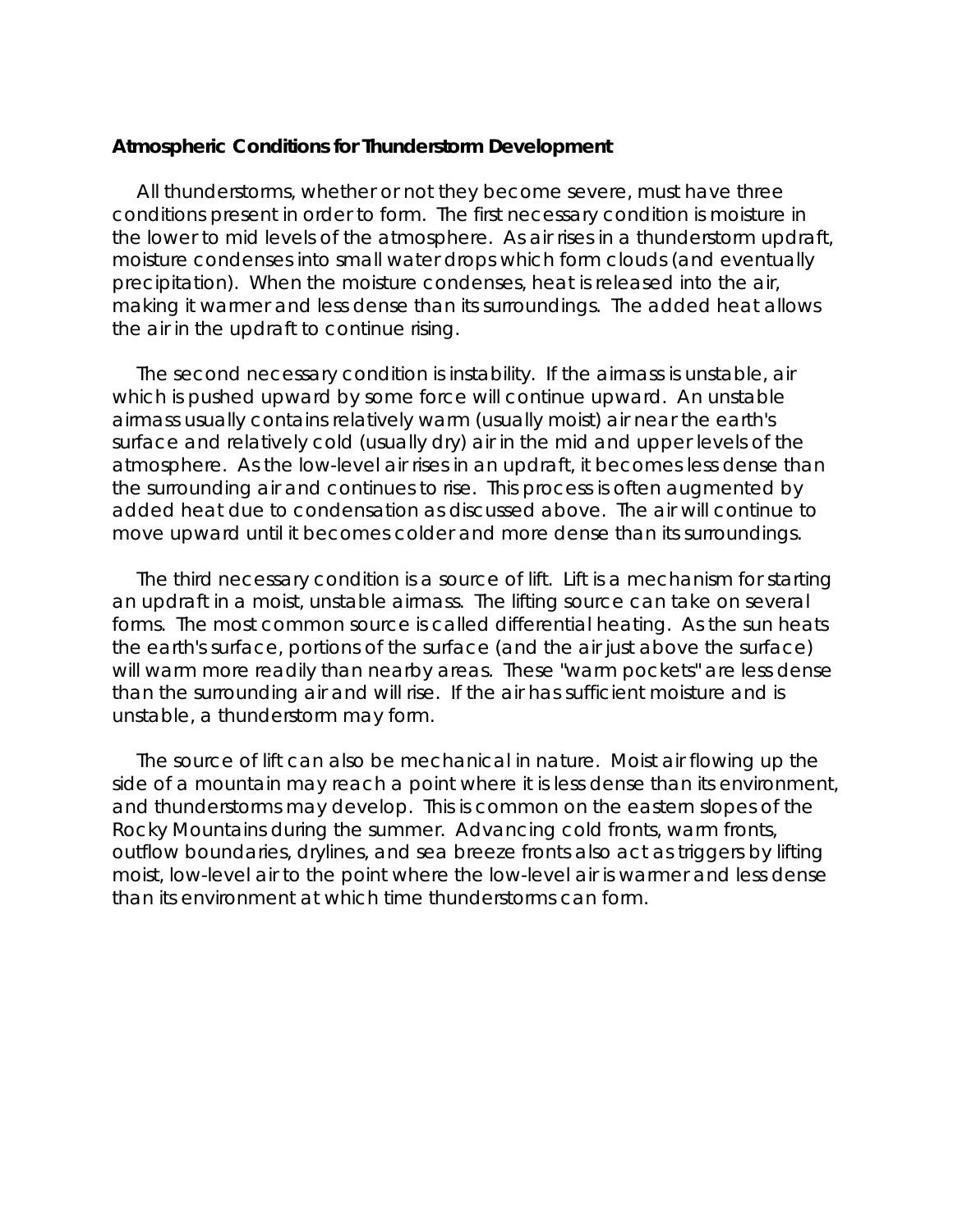#### **The Thunderstorm Life Cycle**

All thunderstorms, whether or not they become severe, progress through a life cycle which may be divided into three main stages. The developing stage, called the cumulus or towering cumulus stage, is characterized by updraft . As the updraft develops, precipitation is produced in the upper portions of the storm. As the precipitation begins to fall out of the storm, a downdraft is initiated. At this time, the storm enters its mature stage. The mature stage is marked by a co-existence of updraft and downdraft within the storm. When the downdraft and rain-cooled air reach the ground, the rain-cooled air spreads out along the ground and forms the gust front. Usually the winds associated with the gust front are not severe, but in extreme cases, a downburst can develop and produce severe wind gusts.

Eventually, a large amount of precipitation is produced and the storm becomes dominated by downdraft. At the ground, the gust front moves out a long distance from the storm and cuts off the storm's inflow. This begins the dissipating stage of the thunderstorm. Even though this thunderstorm has dissipated, its gust front may trigger new thunderstorms as it lifts warm, moist, unstable air.

#### **Convective Variables**

The three ingredients listed above are necessary for the development of thunderstorms. Recent research has found that if the environment (wind, moisture, or instability) of a storm is changed, then the type of storm (multicell, supercell, etc.) which is favored to exist may change as well.

The amount of vertical wind shear in the storm's environment is critical in determining what type of storm will form. Vertical wind shear is defined as a change in wind direction or speed with height. If the amount of vertical wind shear is low (little change in wind speed or direction), then multicellular storms with short-lived updrafts will be favored. Low values of vertical wind shear result in weak inflow to a storm. Because the inflow is weak, the outflow from the rainy downdraft area will push the gust front out away from the storm. This, in turn, will cut off the storm's source of warm, moist air, resulting in a storm with short-lived updrafts. Precipitation which is produced will fall through the storm's updraft and contribute to the updraft being short-lived.

As the vertical wind shear increases, storms with longer lived updrafts will be favored. Stronger vertical wind shear results in stronger inflow to the storm. The gust front will be "held" close to the storm, and the storm will have access to the source of warm, moist air for a much longer time. As a result, the storm's updraft will tend to last longer when the environment has strong vertical wind shear. Precipitation will tend to fall down-wind from the updraft rather than through the updraft. This enables the updraft to continue for relatively long periods of time.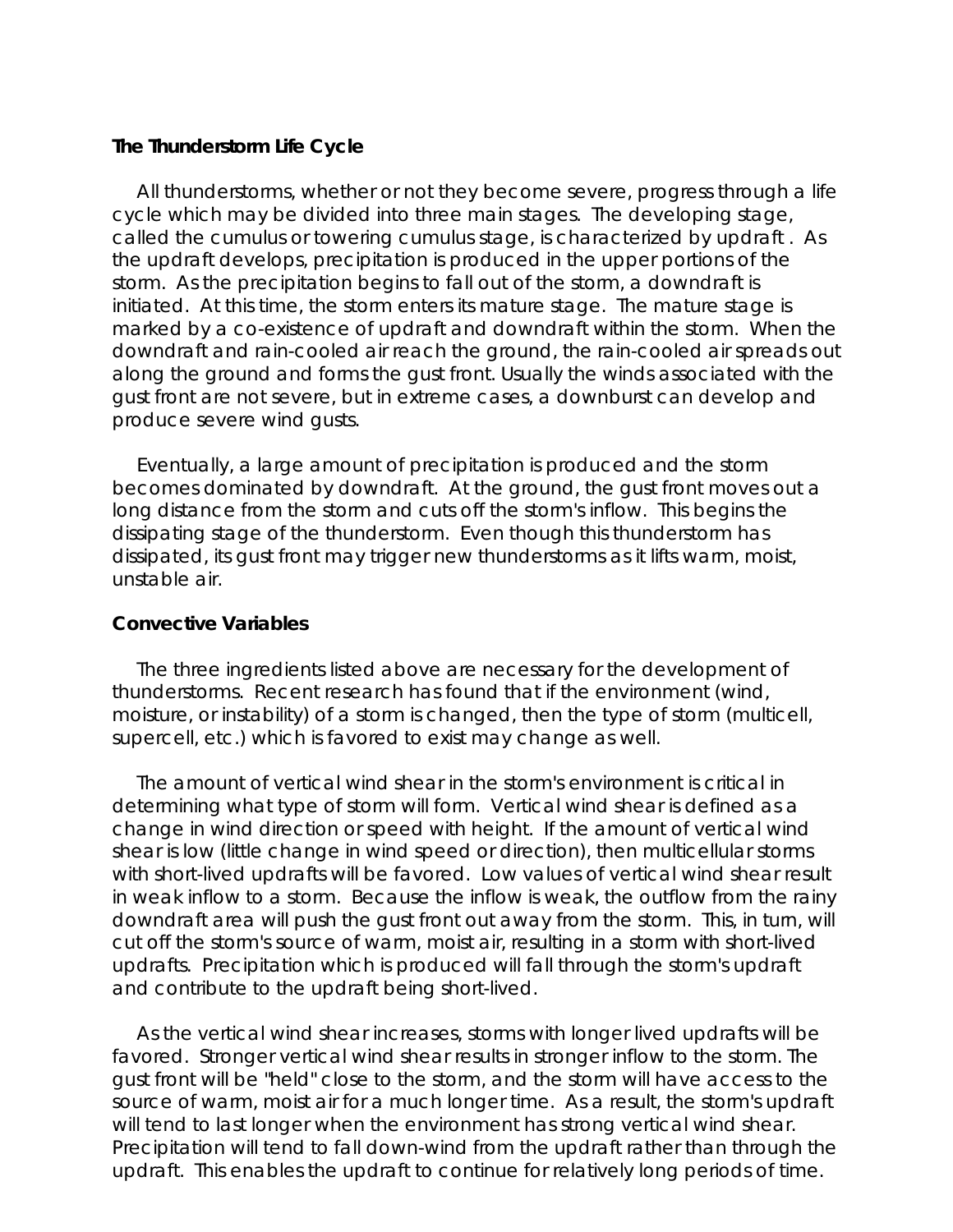Closely related to the concept of vertical wind shear is the veering of the wind with height in the lowest mile or so of the atmosphere. Veering is defined as a clockwise turning of the wind direction as we move up through the atmosphere. It is possible to make a rough check of veering winds while spotting. If there are two layers of clouds in the lower levels of the atmosphere, look closely at the directions in which the cloud layers are moving. If the direction turns clockwise between the lower and upper layers, then veering is present.

Computer simulations and observational studies have suggested that veering of the low-level wind is instrumental in the production of storm rotation. If the wind speed is sufficiently strong (usually 30 miles an hour or greater) and veering of the wind with height is present, then horizontally-oriented "rolls" may develop in the lower levels of the atmosphere. These horizontal "rolls" may then be tilted into a vertically-oriented rotation by a storm's updraft. The updraft can also "stretch" the vertical rotation and increase the rate of rotation. Once this vertical rotation has been established, a mesocyclone (see chapter V) can develop which may produce a tornado or significant severe weather.

Variations in moisture or instability can also have an effect on thunderstorms. If the amount of moisture in the atmosphere is low (as might be found on the High Plains), the storms will tend to have high cloud bases. Small amounts of precipitation will fall from the storms, but they will typically have strong downdrafts. If moisture levels in the atmosphere are high (as might be found in the Southeast), then storms will have low cloud bases. Copious amounts of precipitation will reach the ground usually accompanied by weak downdrafts. A rule of thumb to keep in mind is: the higher the cloud base, the better the chance for dry microbursts. The lower the cloud base, the better the chance for flash flood-producing rainfall.

The amount of instability which is present plays an important role in the strength of a thunderstorm's updraft and downdraft. If the instability is low, then a storm's drafts will probably not be strong enough to produce severe weather. If the storm's environment has high instability, then the storm's drafts will be stronger, and the storm will have a better chance of producing severe weather.

Another important factor in the storm's environment, although not as critical as the above-mentioned factors, is the presence of a mid-level capping inversion. The mid-level capping inversion is a thin layer of warm air between the low-level moist air and the upper-level cold (usually dry) air. If the mid-level cap is weak or is not present, then storms will usually form early in the day before the sun's strong heating can produce high amounts of instability. A number of storms may form, but the storms will generally be weak and poorly organized. If the mid-level cap is strong, then storms may not form at all. The very warm mid-level temperatures will literally act as a lid, preventing updrafts from growing above the cap.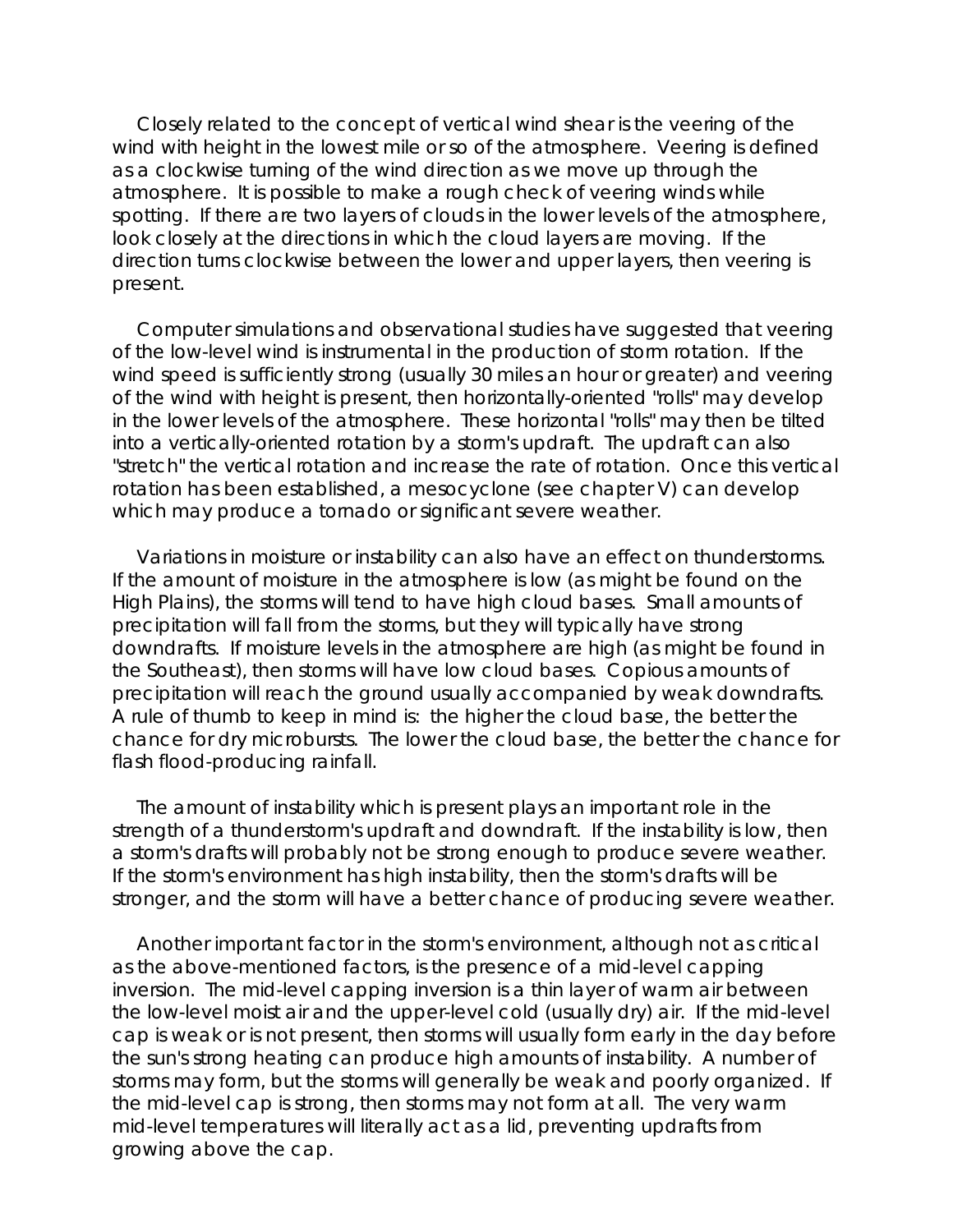A mid-level cap of moderate strength is preferred for the development of severe thunderstorms. A moderate cap will prevent weak storms from forming, thus "saving up" the atmosphere's instability. When storms do form, usually in the mid to late afternoon, only the strongest few updrafts will be able to break through the cap and continue to develop. These few storms can take advantage of the high instability which is present, with little competition from nearby storms, and possibly develop into severe thunderstorms.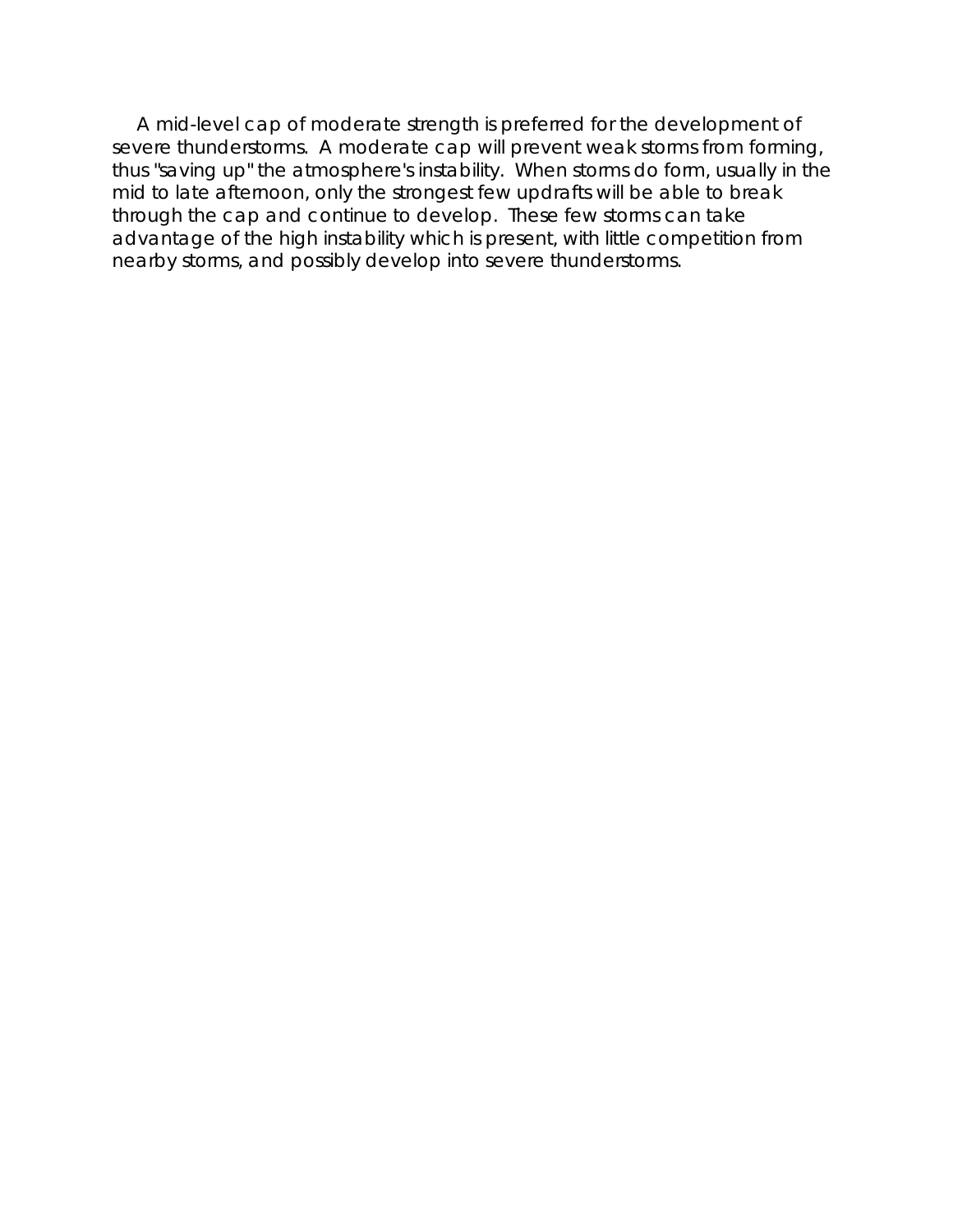## **V. THUNDERSTORM TYPES**

In earlier spotter training material, thunderstorms were classified based on their destructive potential (non-severe, severe, and tornadic). A better way to classify storms is to base the categories on their actual physical characteristics. There is actually a continuous spectrum of thunderstorm types, but there are four broad categories of storms that will be discussed: single cell storms, multicell cluster storms, multicell line storms, and supercell storms.

### **The Single Cell Storm**

Single cell thunderstorms have lifetimes of 20-30 minutes. They usually are not strong enough to produce severe weather. A true single cell storm is actually quite rare. Even with separate appearing storms in weak vertical wind shear, the gust front of one cell often triggers the growth of another cell some distance away.

Although most single cell storms are non-severe, some single cell storms may produce brief severe weather events. These storms, called pulse severe storms, tend to form in more unstable environments than the non-severe single cell storm. Pulse severe storms have slightly stronger draft speeds and typically produce marginally severe hail and/or brief microbursts. Brief heavy rainfall and occasional weak tornadoes can also be expected (it should be remembered that any thunderstorm is theoretically capable of producing a tornado). Because single cell storms are poorly organized, and because they seem to occur at random times and locations, it is difficult to forecast exactly when and where severe weather will occur.

### **The Multicell Cluster Storm**

The multicell cluster is the most common type of thunderstorm. The multicell cluster consists of a group of cells, moving along as one unit, with each cell in a different phase of the thunderstorm life cycle. As the cluster moves along, each cell takes its turn as the dominant cell in the cluster. New cells tend to form at the upwind (usually western or southwestern) edge of the cluster. Mature cells are usually found at the center of the cluster with dissipating cells at the downwind (usually eastern or northeastern) edge of the cluster. See figures 8 and 9 for schematic diagrams of multicell cluster storms.

Although each cell in a multicell cluster lasts only about 20 minutes (as with a single cell storm), the multicell cluster itself may persist for several hours. Multicell clusters are usually more intense than single cell storms but are much weaker than supercell storms. Multicell cluster storms can produce heavy rainfall (especially if a number of cells mature over the same area), downbursts (with wind speeds up to about 80 miles an hour), moderate-sized hail (up to about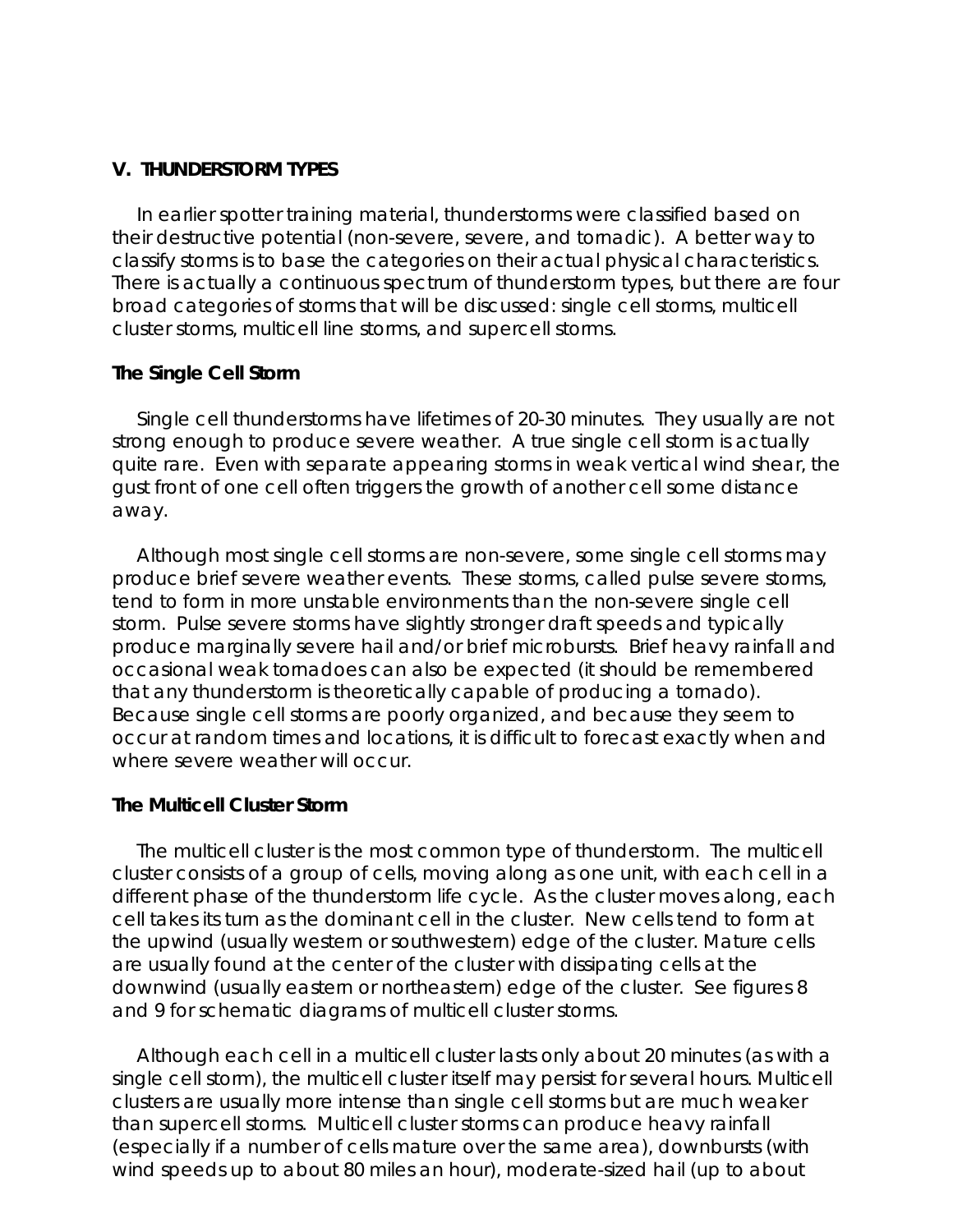golfball size), and occasional weak tornadoes. Severe weather will tend to occur where updrafts and downdrafts are close to each other (i.e., near the updraft-downdraft interface (UDI) associated with mature cells).

### **The Multicell Line Storm**

The multicell line storm (or "squall line," as it is more commonly called) consists of a long line of storms with a continuous, well-developed gust front at the leading edge of the line. The line of storms can be solid, or there can be gaps and breaks in the line. As the gust front moves forward, the cold outflow forces warm unstable air into the updraft. The main updraft is usually at the leading (eastern) edge of the storm, with the heaviest rain and largest hail just behind (to the west of) the updraft. Lighter rain, associated with older cells, often covers a large area behind the active leading edge of the squall line.

Squall lines can produce hail up to about golfball size, heavy rainfall, and weak tornadoes, but they are best known as prolific downburst producers. Occasionally, an extremely strong downburst will accelerate a portion of the squall line ahead of the rest of the line. This produces what is called a bow echo. Bow echoes can develop with isolated cells as well as squall lines. Bow echoes are easily detected on radar but are difficult (or impossible) to observe visually. It is not your job to detect bow echoes, but you do need to know what you will be up against should you encounter a bow echo complex: namely, very strong downburst winds.

As with multicell cluster storms, squall lines usually produce severe weather near the UDI. Recall that this is near the leading (eastern) edge of the storm. If tornadoes are associated with a squall line, they will usually develop in cells that are just north of a break in the line or in the line's southernmost cell (sometimes called the "anchor cell"). Cells in these locations tend to behave more like supercells than typical squall line cells.

#### **The Supercell Storm**

The supercell is a highly organized thunderstorm. Although supercells are rare, they pose an inordinately high threat to life and property. Like the single cell storm, the supercell consists of one main updraft. However, the updraft in a supercell is extremely strong, reaching estimated speeds of 150-175 miles an hour. The main characteristic which sets the supercell apart from the other thunderstorms we have discussed is the element of rotation. The rotating updraft of a supercell, called a mesocyclone, helps the supercell to produce extreme severe weather events, such as giant hail (more than 2 inches in diameter), strong downbursts of 80 miles an hour or more, and strong to violent tornadoes.

Recall that the supercell environment is characterized by high instability, strong winds in the mid and upper atmosphere, and veering of the wind with height in the lowest mile or so. This environment is a contributing factor to the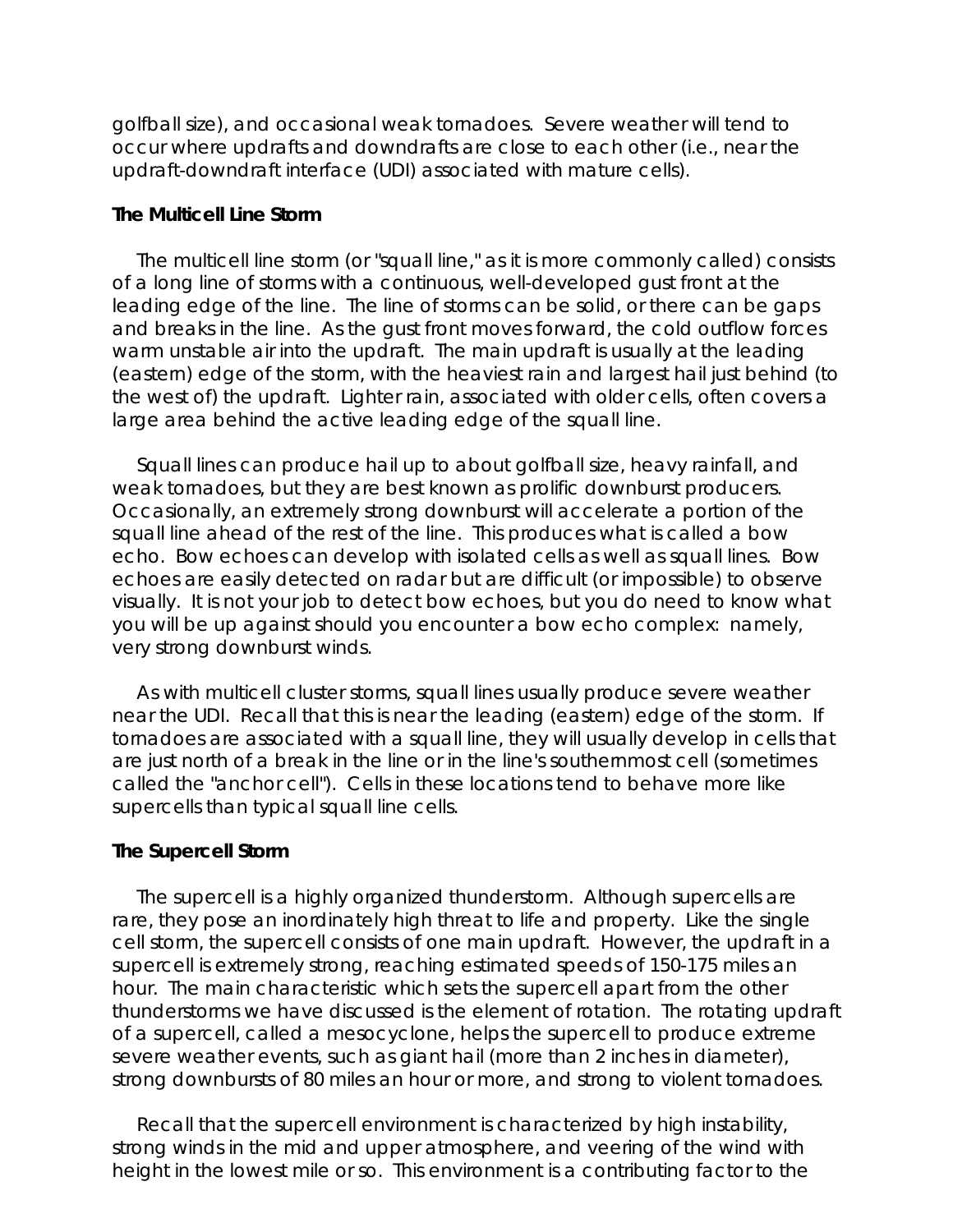supercell's organization. As precipitation is produced in the updraft, the strong upper level winds literally blow the precipitation downwind. Relatively little precipitation falls back down through the updraft, so the storm can survive for long periods of time with only minor variations in strength. As mentioned earlier, the veering winds with height assist the mesocyclone formation within the supercell.

The leading edge of a supercell's precipitation area is characterized by light rain. Heavier rain falls closer to the updraft with torrential rain and/or large hail immediately north and east of the main updraft. The area near the main updraft (typically towards the rear of the storm) is the preferred area of severe weather formation. Figures 12 and 13 show diagrams of a supercell storm.

In the next few sections, we will examine the visual aspects of the supercell (and other severe thunderstorms) in more detail. We will also discuss the tornado and some variations in the supercell model we presented above.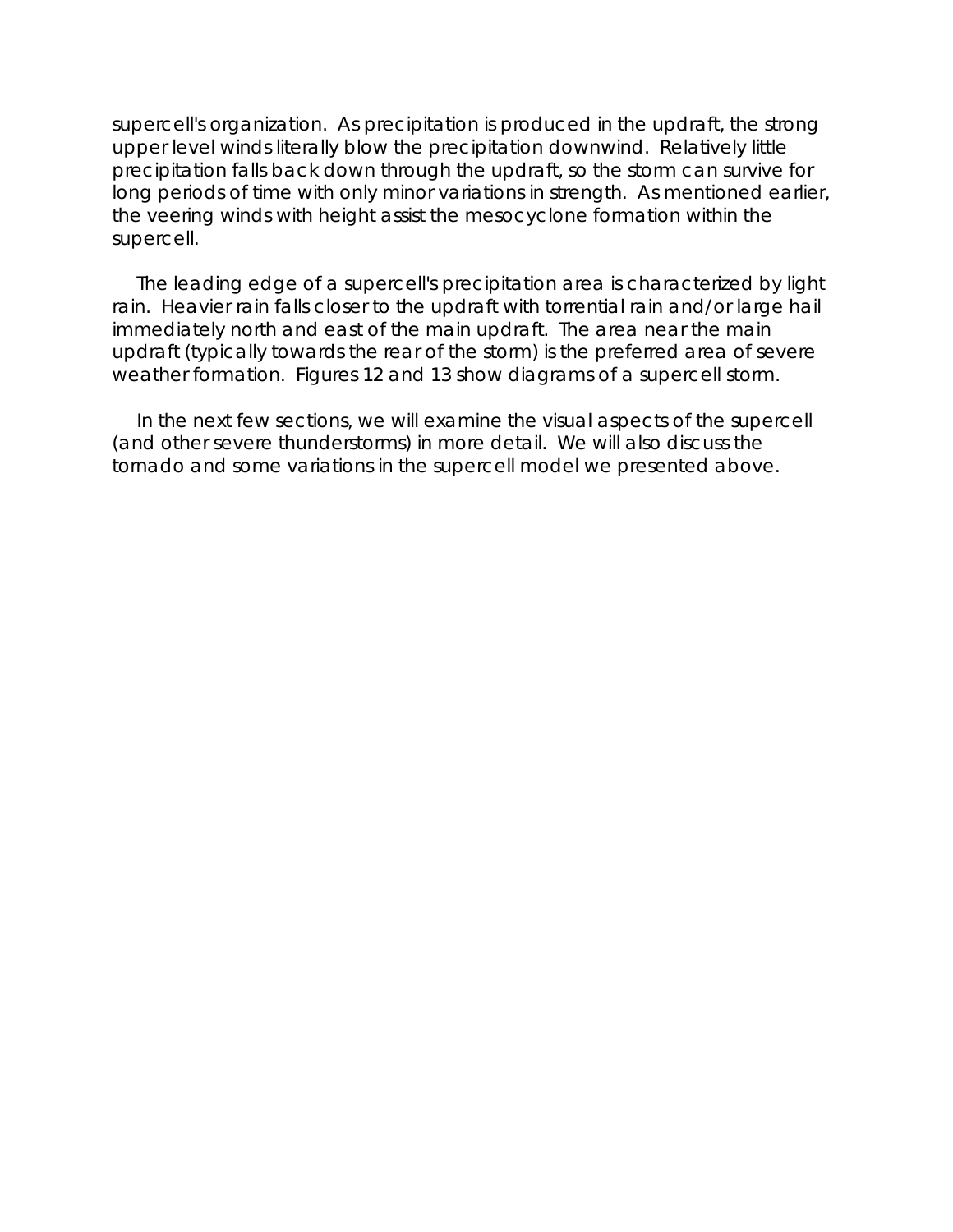#### **VI. VISUAL ASPECTS OF SEVERE THUNDERSTORMS**

At first glance, it may seem difficult to tell a severe thunderstorm from a "garden variety" thunderstorm. There are, however, a number of visual clues which can be used to gain an idea of a thunderstorm's potential strength and organization, and the environment in which the storm is developing. Many of these visual clues are interrelated, but for discussion's sake, we will classify these clues as upper-level, mid-level, and low-level features of the storm which is being observed.

### **Upper-Level Features**

Most of the upper-level clues are associated with the thunderstorm's anvil. Recall that the anvil is a flat cloud formation at the top of the storm. Air (and cloud material) rising in the updraft reaches a point where it begins to slow down. This level is called the equilibrium level. The air (and cloud material) rapidly slows its upward motion after passing the equilibrium level. As the air (and cloud material) spreads out, the anvil is formed.

If the storm you are watching has a vigorous updraft, a small portion of the updraft air will rise higher than the surrounding anvil. This will form a "bubble" of cloud sticking up above the rest of the anvil. The bubble is called an overshooting top. Most thunderstorms will have small, short-lived overshooting tops. However, if you observe a storm with a large, dome-like overshooting top that lasts for a fairly long time (more than 10 minutes), chances are good that the storm's updraft is strong enough and persistent enough to produce severe weather.

The anvil itself will also provide clues to the storm's strength and persistence. If the anvil is thick, smooth-edged, and cumuliform (puffy, like the lower part of the storm), then the storm probably has a strong updraft and is a good candidate to produce severe weather. If the anvil is thin, fuzzy, and glaciated (wispy, similar to cirrus clouds), then the updraft is probably not as strong, and the storm is less likely to produce severe weather. If the anvil is large and seems to be streaming away from the storm in one particular direction, then there are probably strong upper-level winds in the storm's environment. The storm will be well ventilated, meaning precipitation will probably be blown downstream away from the updraft rather than fall through the updraft.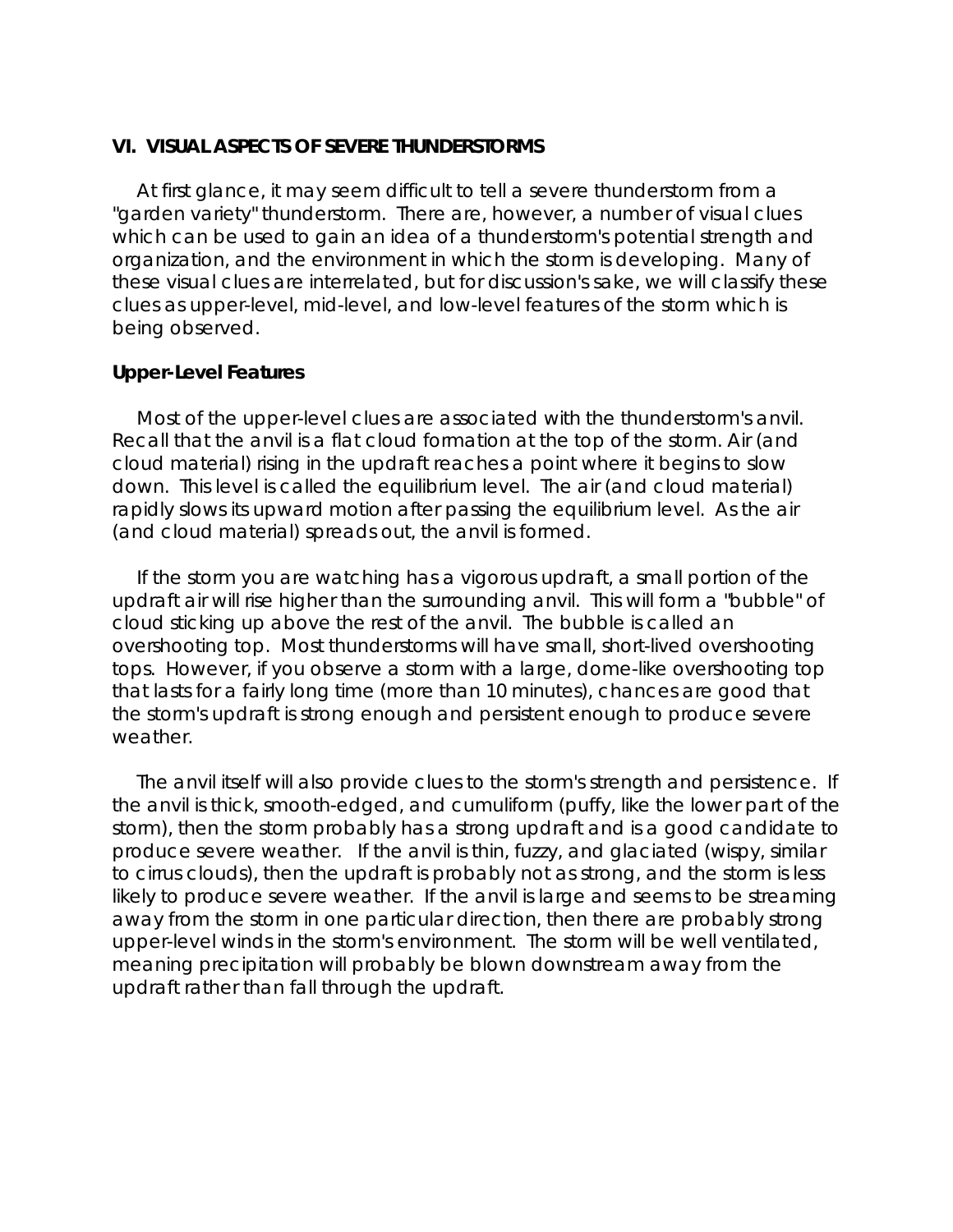#### **Mid-Level Features**

Most of the mid-level cloud features are associated with the storm's main updraft tower. If the clouds in the main updraft area are sharply outlined with a distinct cauliflower appearance, then the clouds are probably associated with a strong updraft which may produce severe weather. If they have a fuzzy, "mushy" appearance to them, then the updraft probably is not as strong. If the updraft tower itself is vertical (almost perfectly upright), then the storm probably has an updraft strong enough to resist the upper-level winds blowing against it. On the other hand, if the updraft leans downwind (usually northeast), then the updraft is weaker.

Thunderstorms with good storm-scale organization typically have a series of smaller cloud towers to the south or southwest of the main storm tower. These smaller towers are called a flanking line and usually have a stair-step appearance as they build toward the main storm tower.

Some supercells, as their mesocyclones develop, will show signs of rotation in the updraft tower. You may see striations on the sides of the storm tower. Striations are streaks of cloud material which give the storm tower a "corkscrew" or "barber pole" appearance and strongly suggest rotation. A mid-level cloud band may also be apparent. The mid-level cloud band is a ring of cloud material about halfway up the updraft tower encircling the tower like a ring around a planet. This is another sign of possible rotation within the storm.

As a storm increases in size and intensity, it will begin to dominate its local environment (within about 20 miles). If cumulus clouds and other storms 5-15 miles away from the storm of interest dissipate, it may be a sign that the storm of interest is taking control in the local area. Sinking motion on the edges of the storm may be suppressing any nearby storms. All of the instability and energy available locally may be focused into the storm of interest which could result in its continued development.

#### **Low-Level Features**

Some of the most critical cloud features for assessing thunderstorm severity and tornado potential are found at or below the level of the cloud base. While there is a lot of information to be discerned in these low-level cloud features, most of the confusion (and frustration) associated with storm spotting stems from attempting to interpret these similar appearing but meteorologically distinct cloud formations.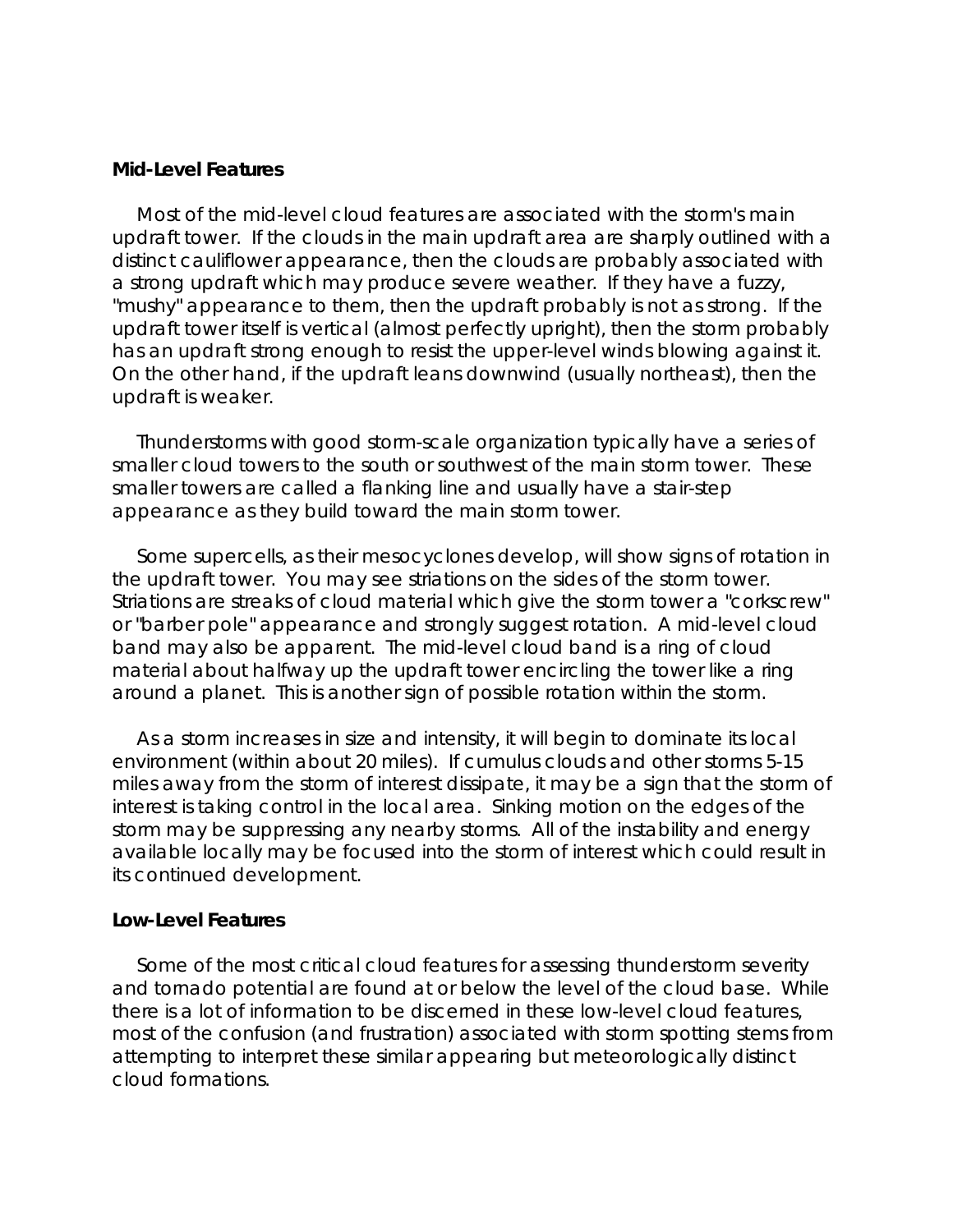Perhaps the easiest low-level feature to identify is the rain-free base. As its name suggests, this is an area of smooth, flat cloud base beneath the main storm tower from which little or no precipitation is falling. The rain-free base is usually just to the rear (generally south or southwest) of the precipitation area. The rain-free base marks the main area of inflow where warm, moist air at low levels enters the storm. Some have called the rain-free base the "intake area" of the storm.

We earlier discussed the domination by a storm of its local environment. Besides suppressing any nearby storms or clouds, this local domination can also show itself through the presence of inflow bands, ragged bands of low cumulus clouds which extend from the main storm tower to the southeast or south. The presence of inflow bands suggests that the storm is gathering low-level air from several miles away. The inflow bands may also have a spiralling nature to them, suggesting the presence of a mesocyclone.

The beaver's tail is another significant type of cloud band. The beaver's tail is a smooth, flat cloud band which extends from the eastern edge of the rain-free base to the east or northeast as shown in. It usually skirts around the southern edge of the precipitation area. The beaver's tail is usually seen with high-precipitation supercells (which will be discussed later) and suggests that rotation exists within the storm.

Lowerings of the rain-free base and "accessory clouds," such as shelf clouds and roll clouds, mark important areas of the storm. The next chapter will discuss wall clouds and other lowerings in more detail.

### **VII. WALL CLOUDS AND OTHER LOWERINGS**

# **Wall Clouds**

The wall cloud is defined as an isolated cloud lowering attached to the rain-free base. The wall cloud is usually to the rear (generally south or southwest) of the visible precipitation area. Sometimes, though, the wall cloud may be to the east or southeast of the precipitation area. This is usually the case with high-precipitation supercells where the precipitation has wrapped around the western edge of the updraft. Wall clouds are usually about two miles in diameter and mark the area of strongest updraft in the storm.

As the storm intensifies, the updraft draws in low-level air from several miles around. Some low-level air is pulled into the updraft from the rain area. This rain-cooled air is very humid; the moisture in the rain-cooled air quickly condenses (at a lower altitude than the rain-free base) to form the wall cloud. This process is shown in.

#### **Shelf Clouds and Roll Clouds**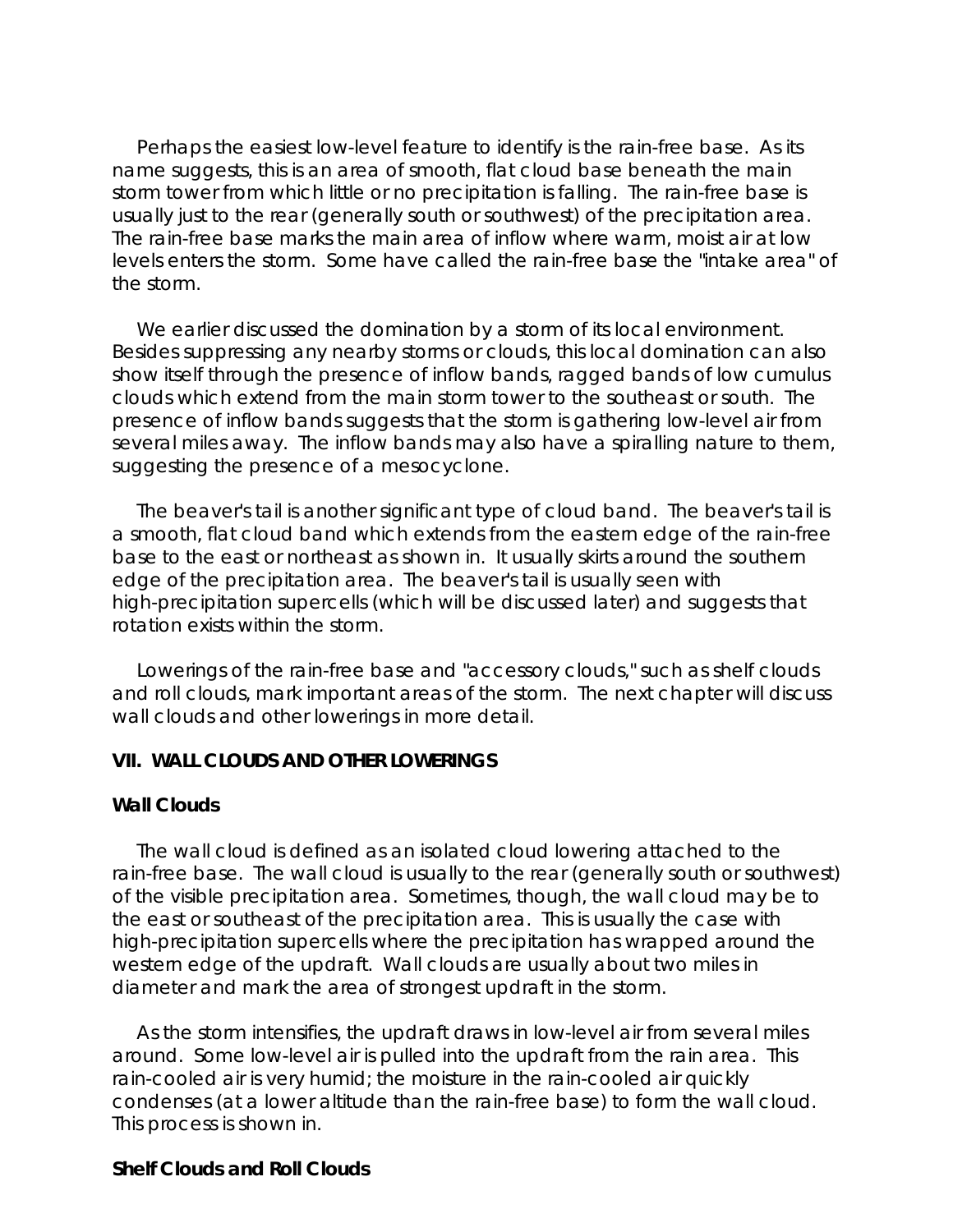Shelf clouds and roll clouds are examples of "accessory clouds" that you may see beneath the cloud base of a storm. Shelf clouds are long, wedge-shaped clouds associated with the gust front. Roll clouds are tube-shaped clouds and are also found near the gust front.

Shelf/roll clouds can develop anywhere an area of outflow is present. Shelf clouds typically form near the leading edge of a storm or squall line. A shelf cloud can form under the rain-free base, however, and take on the appearance of a wall cloud. A shelf cloud may also appear to the southwest of a wall cloud in association with a phenomena called the rear flank downdraft (which will be discussed later).

## **Shelf Clouds vs. Wall Clouds**

Perhaps your biggest challenge as a spotter will be to discern between shelf clouds under the rain-free base and legitimate wall clouds. Remember that shelf clouds signify an area of downdraft and outflow while wall clouds indicate an area of updraft and inflow. If a shelf cloud is observed for several minutes, it will tend to move away from the precipitation area. A wall cloud, though, will tend to maintain its relative position with respect to the precipitation area. Shelf clouds tend to slope downward away from the precipitation while wall clouds tend to slope upward away from the precipitation area. Table 3 summarizes these differences.

# **Wall Clouds vs. Shelf Clouds**

with respect to rain

Slope upward away from Slope downward away precip. area from precip. area

Wall Clouds: Shelf Clouds:

Suggest inflow/updraft Suggest downdraft/outflow

Maintain position Move away from rain

Table 3: Characteristics of Wall Clouds vs. Shelf Clouds.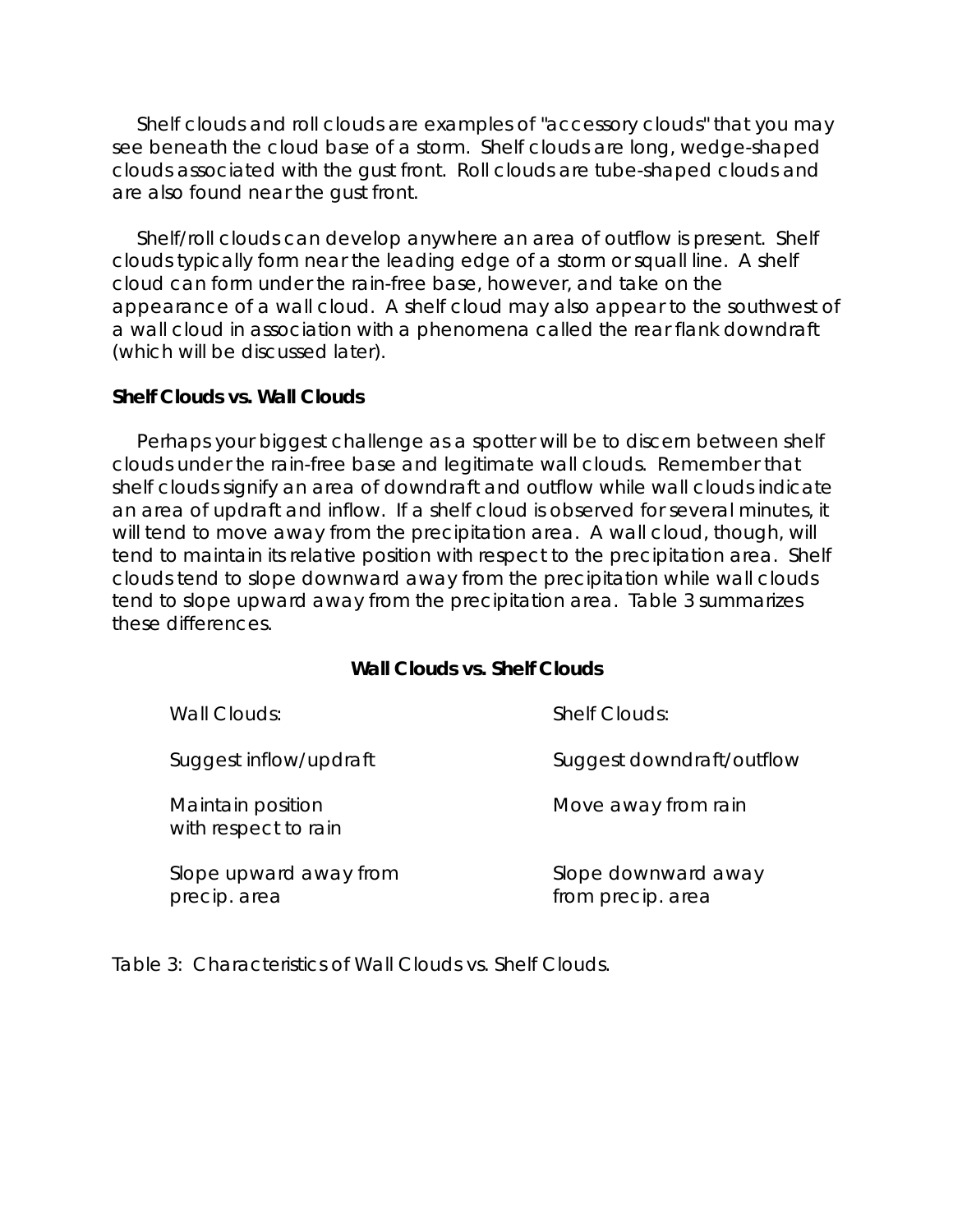Only a few of the lowerings that will be seen when spotting will be legitimate wall clouds, and only a few of these wall clouds will actually produce tornadoes. Once a wall cloud has been positively identified, the next challenge will be to determine its tornado potential. There are four main characteristics usually observed with a tornadic wall cloud. First, the wall cloud will be persistent. It may change its shape, but it will be there for 10-20 minutes before the tornado appears. Second, the wall cloud will exhibit PERSISTENT rotation. Sometimes the rotation will be very visible and violent before the tornado develops. Third, strong surface winds will blow in toward the wall cloud from the east or south-east (inflow). Usually surface winds of 25-35 miles an hour are observed near tornadic wall clouds. Fourth, the wall cloud will exhibit evidence of rapid vertical motion. Small cloud elements in or near the wall cloud will quickly rise up into the rain-free base. Not all tornadic wall clouds will have these characteristics (and some tornadoes do not form from wall clouds), but these four characteristics are good rules of thumb to follow.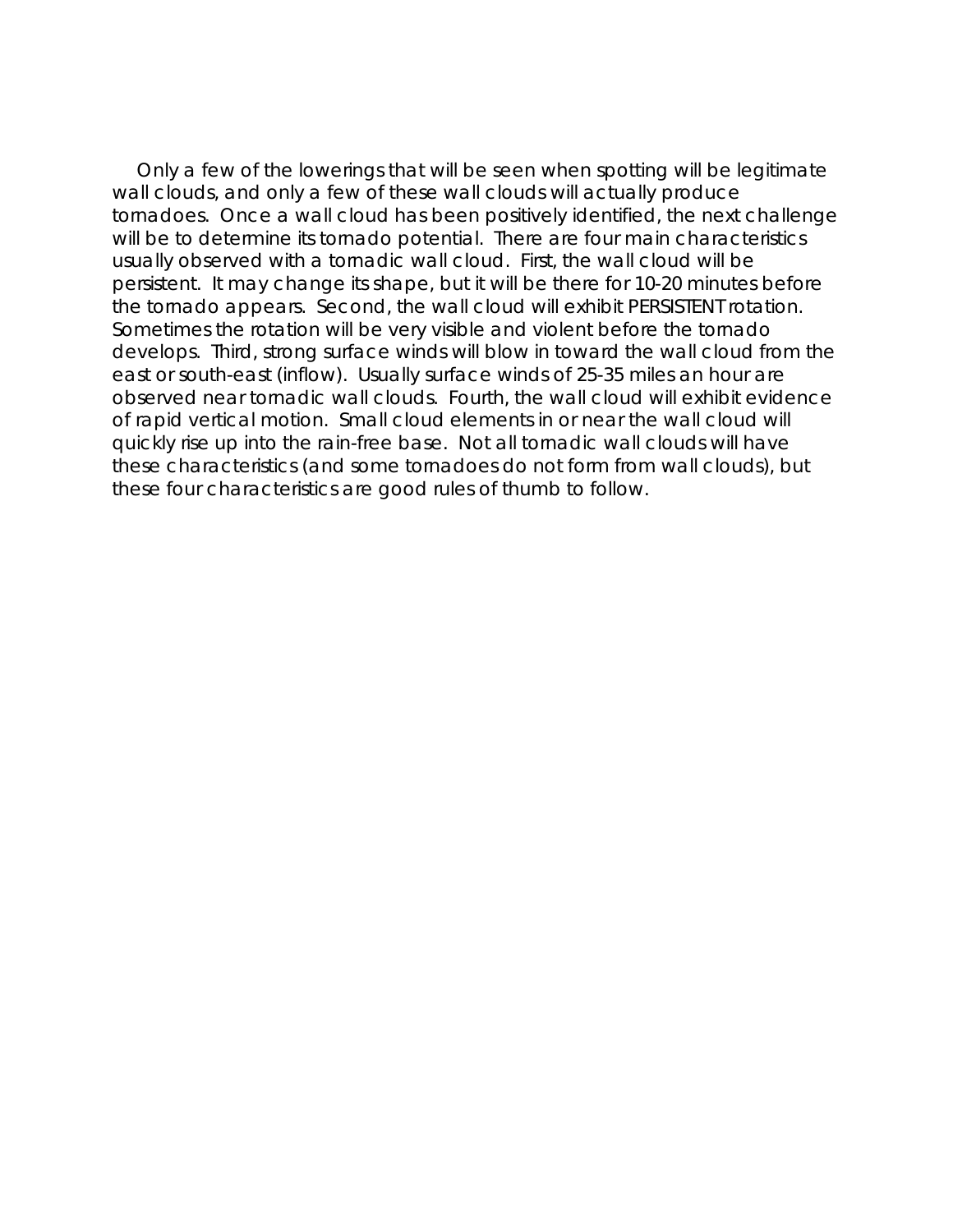## **VIII. NON-TORNADIC SEVERE WEATHER PHENOMENA**

#### **Downbursts**

Recall that a downburst is defined as a strong downdraft with an outrush of damaging winds on or near the ground. Downbursts are subdivided based on their size. If the swath of damaging winds is 2.5 miles or greater in diameter, then it is termed a macroburst. If the swath is less than 2.5 miles, it is called a microburst. In general, microbursts are quick-hitting events and are extremely dangerous to aviation. Microbursts are sub-classified as dry or wet microbursts, depending on how much (or little) rain accompanies the microburst when it reaches the ground.

The formative stage of a microburst occurs as the downdraft begins its descent from the cloud base . The microburst accelerates downward, reaching the ground a short time later. The highest wind speeds can be expected shortly after the microburst impacts the ground. As the cold air of the microburst moves away from the center of the impact point, a "curl" will develop. Winds in this "curl" will accelerate even more, resulting in even greater danger to aircraft in the area. After several minutes, the microburst dissipates, but other microbursts may follow a short while later.

While spotting microbursts may not seem as dramatic as spotting tornadoes, it is important to the NWS, the public, and the aviation interests that microbursts be identified and reported. Listed below are some visual clues for identifying microbursts.)

Patches of virga mark potential microburst formation areas. Virga is defined as precipitation which evaporates before reaching the ground. As the precipitation evaporates, it cools the air and starts a downdraft. If atmospheric conditions are right, the downdraft may accelerate and reach the ground as a microburst. Localized areas or rings of blowing dust raised from the ground usually mark the impact point of dry microbursts.

A small, intense, globular rain area, with an area of lighter rain in its wake, may mark a wet microburst. This is shown in. A rain foot, a marked outward distortion of the edge of a precipitation area, is also a visual indicator of a possible wet microburst. As the microburst reaches the ground and moves away from its impact point, a plume of dust may be raised from the ground. This plume is called a dust foot and also marks a possible microburst .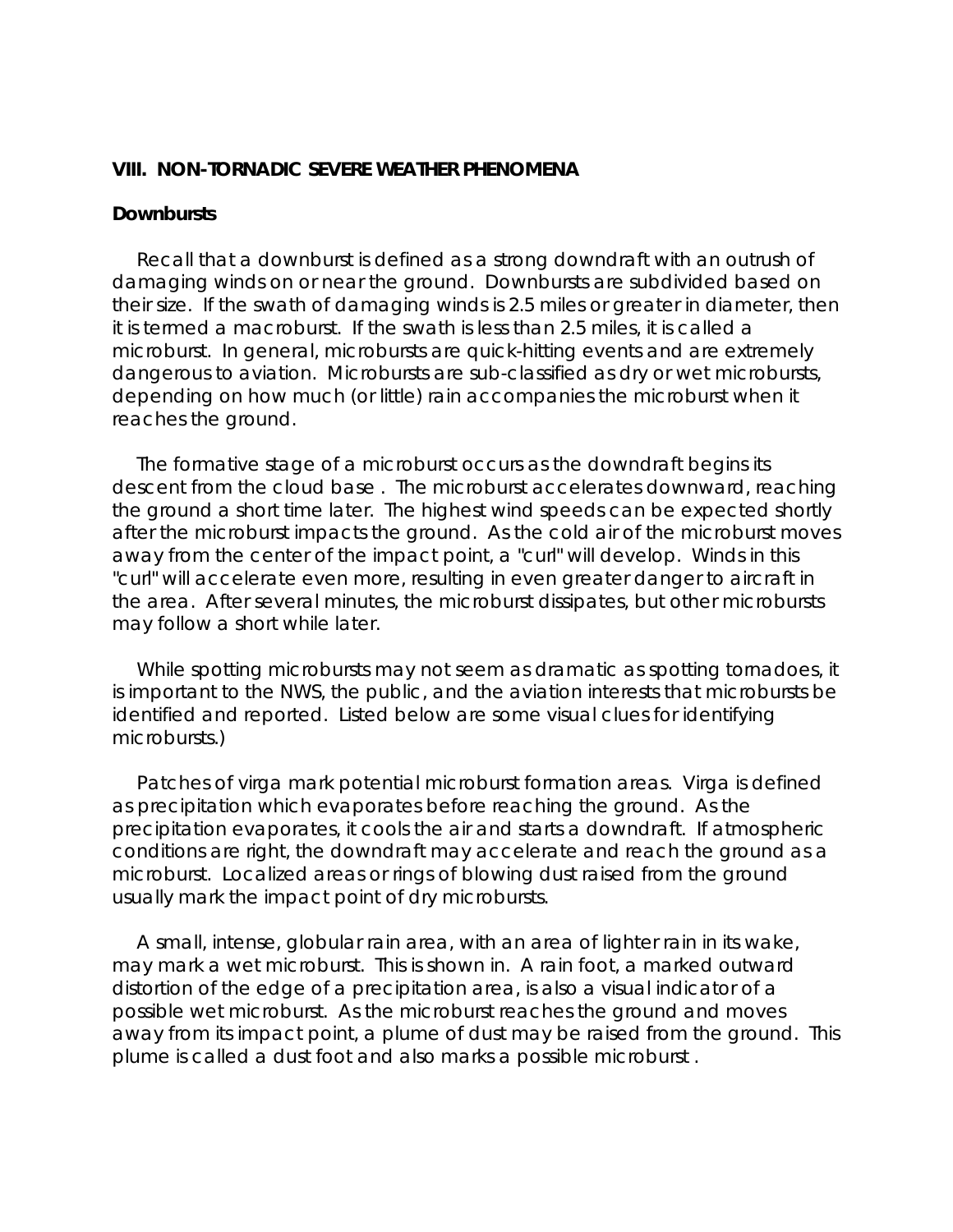### **Flash Floods**

Recall that a flash flood is defined as a rapid rise in water usually associated with heavy rains from a thunderstorm. For many years, flash floods were the leading cause of death and injury among weather phenomena. Although casualty rates from flash floods are decreasing, many people still unnecessarily fall victim to flash floods.

The atmospheric conditions which cause flash floods have been found to be somewhat different from those which produce severe thunderstorms. The typical flash flood environment has abundant moisture through a great depth of the atmosphere. Low values of vertical wind shear are usually present. Flash flooding commonly occurs at night, rather than in the late afternoon or evening. Flash flooding is typically produced by either large, slow-moving storms or by "train effect" storms. The "train effect" occurs when several storms sequentially mature and drop their rainfall over the same area. This can occur when multicell cluster or squall line storms are present.

There are three types of flooding which may occur due to excessive rainfall over an area in a short period of time. The main difference lies in the terrain on which the rain falls. The first type is the classic "wall of water" which occurs in canyons and mountainous areas. In this type of flooding, rainwater rapidly runs off and is funneled into deep canyons and gorges, where it quickly rushes downstream. The second type, called "ponding," is common in relatively flat areas. The rainwater collects in drainage ditches and other low-water crossings and is particularly a problem in rural areas. The third type is "urban flooding." Extensive concrete and pavement in urban areas results in a large amount of rainwater runoff which collects in street intersections, underpasses, and dips in roads.

As mentioned in chapter II, it is difficult to set spotting and reporting guidelines regarding flash flooding. Local differences in geography, soil type and character, and urbanization result in widely varying amounts of runoff for a given amount of rain. Consult your local NWS office for guidelines regarding flash flooding in your area. Of course, keep the safety rules outlined in chapter III in mind anytime flash flooding is a possibility.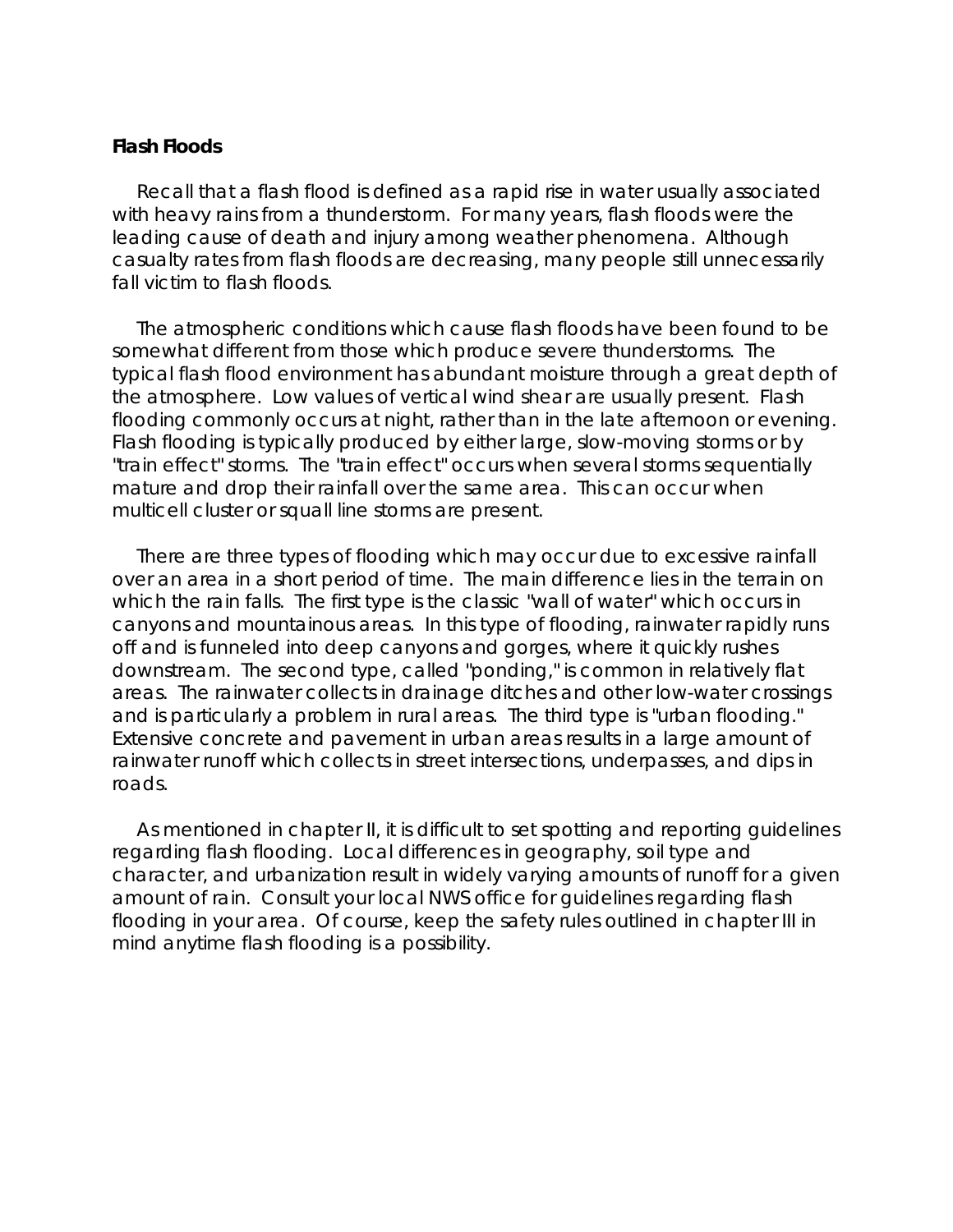### **IX. THE TORNADO**

# **Life Cycle**

 Although not all tornadoes form from mesocyclones, most of the larger and stronger tornadoes are spawned from supercell storms with mesocyclones. Recall that a supercell's environment usually contains strong, veering winds in the lowest mile or so of the atmosphere. These strong, veering winds produce horizontal vorticity ("rolls") in the lower few thousand feet of the atmosphere. The thunderstorm's updraft then tilts these horizontal "rolls" into vertically-oriented rotation and allows the mesocyclone to form.

The tornado circulation develops at mid levels (about 20,000 feet) in the storm where the storm's updraft and mesocyclone are strongest. The circulation gradually builds down (and up) within the storm. At about the same time, a downdraft develops at mid levels near the back edge of the storm. This downdraft, called a rear flank downdraft (RFD), descends to the ground along with the tornado circulation. Rapidly lowering barometric pressure near the ground is believed to be the primary means of drawing the tornado circulation and RFD down toward the ground. The RFD may reveal itself as a "clear slot" or "bright slot" just to the rear (southwest) of the wall cloud. Sometimes, a small shelf cloud will form along this clear slot. Eventually, the tornado and RFD will reach the ground within a few minutes of each other.

After the tornado touches down, an ample inflow of warm, moist air continues into the tornado/mesocyclone. The RFD, though, will begin to wrap around the tornado/mesocyclone after the RFD impacts the ground. The RFD will actually cut off the inflow to the tornado as it wraps around the tornado/ mesocyclone. Wind damage may result from the RFD's gust front as it progresses around the mesocyclone.

When the RFD completely wraps around the tornado/mesocyclone, the inflow to the tornado/mesocyclone will be completely cut off. The tornado will gradually lose intensity. The condensation funnel will decrease in size, the tornado will tilt with height, and the tornado will eventually take on a contorted, ropelike appearance before it completely dissipates.

#### **Tornado Variations**

Not all tornadoes go through the life cycle outlined above. Some tornadoes proceed from the developing stage directly to the dissipating stage, with little time spent in the mature stage. Tornadoes take on quite different appearances as they develop, mature, and decay.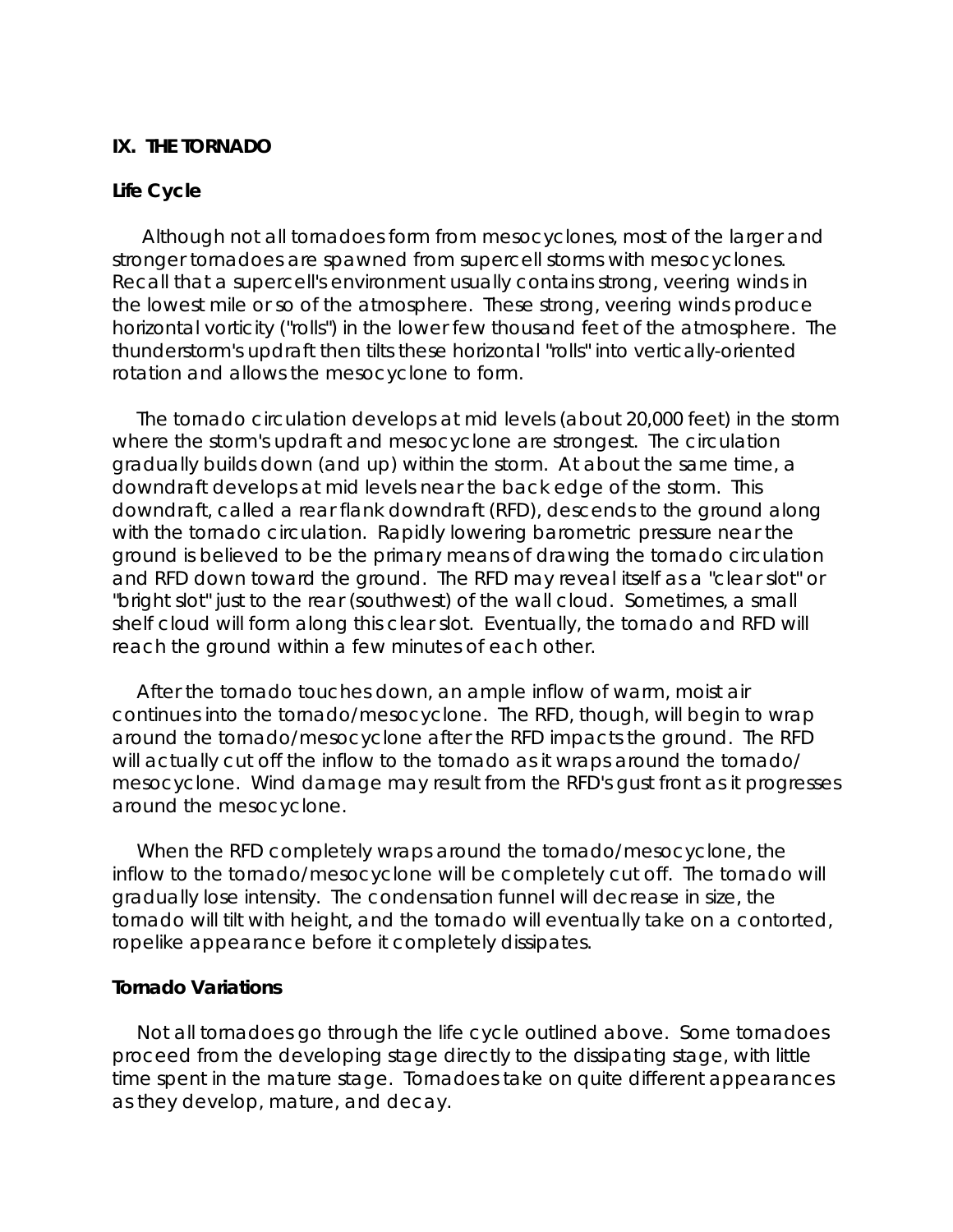Multiple-vortex tornadoes have, as their name suggests, two or more circulations (vortices)orbiting about each other or about a common center. The public often describes multiple-vortex tornadoes as "several tornadoes which join together to form one large tornado." Most of the deadly, destructive tornadoes the United States has experienced in the past (Oelwein, Iowa, 1968; Xenia, Ohio, 1974; Wichita Falls, Texas, 1979; Albion, Pennsylvania, 1985, to name a few) were multiple-vortex tornadoes. If you observe a multiple-vortex tornado, relay that fact to your dispatcher/controller, and stay clear!

### **Tornado Classification**

Dr. Theodore Fujita, a renowned severe weather researcher at the University of Chicago, developed a scheme for rating tornadoes based on their intensity. His scale, called the F scale, gives tornadoes a numerical rating from F0 to F5. F0 and F1 tornadoes are considered "weak" tornadoes, F2 and F3 tornadoes are classified as "strong" tornadoes, and F4 and F5 tornadoes are categorized as "violent" tornadoes.

The F scale is based on tornado damage (primarily to buildings), so there is some ambiguity in the scale. For example, a tornado which moves over open country will tend to receive a lower rating than a tornado which strikes a populated area. Since buildings have a wide variation in age, quality of design, and quality of building materials, more uncertainties are thrown into the mix. Tornadoes over open country will probably encounter varying types of vegetation, leading to uncertainties in these cases. Still, the Fujita scale provides a good baseline for classifying tornadoes according to their intensities.

#### **Tornado/Funnel Cloud Look-Alikes**

Experienced spotters are probably aware that a number of features (both natural and man-made) can bear a resemblance to a tornado or funnel cloud. Some of these natural features include rain shafts and scud clouds. Some of the man-made features include smoke from oil flares and factories. If a suspiciouslooking cloud formation is observed, watch it for a minute or two. Look for organized rotation about a vertical or near-vertical axis.

Another phenomenon which must be discussed is the gustnado. Gustnados are small vortices which sometimes form along a gust front. Gustnados are generally not associated with the updraft area of the storm and do not originate in mesocyclones, so in some ways they are not "legitimate" tornadoes. They can cause damage to lightweight structures and are hazardous to people in the open, though, so they do pose a threat and should be reported to the controller/dispatcher.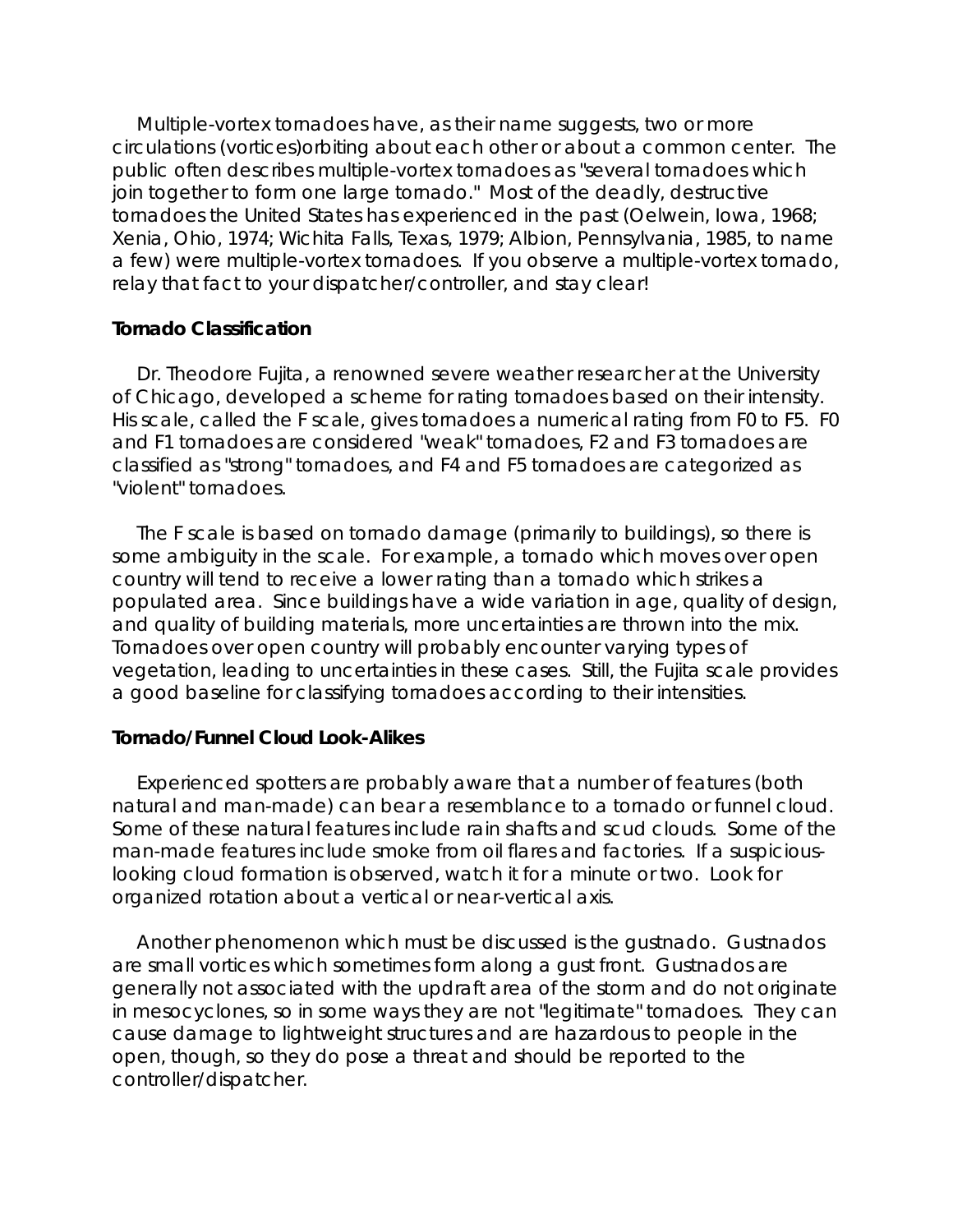# **X. SUPERCELL VARIATIONS**

The supercell discussed in chapter IV is considered a "classic" supercell and serves as a baseline when discussing supercell types. Much has been made recently of "low-precipitation" (LP) and "high-precipitation" (HP) supercells, which might lead some to believe that these are truly different kinds of supercells. In actuality, all supercells are fundamentally the same. They all possess a mesocyclone, they are all long-lived, and all are capable of producing extremely dangerous weather. The only difference in these supercells is the amount of visible precipitation which falls out of the storm. Although variations in precipitation will pose different problems for the NWS radar operators and for spotters, the underlying theme is that "a supercell is a supercell, be it LP, classic, or HP."

# **Low-Precipitation (LP) Supercells**

Low-precipitation supercells are most commonly found on the High Plains near the dryline (sometimes they are called "dryline storms"), but they have been documented in the Upper Midwest as well. LP supercells are difficult to detect on radar. The radar echoes are usually small and weak (low reflectivity values). There may not be evidence of rotation within the storm as detected by conventional radar. LP storms are fairly easy to identify visually, however. The typical low-precipitation supercell has a translucent main precipitation area. The main storm tower is usually thin, bell-shaped (flared out close to the cloud base), and has corkscrew-type striations on the sides of the tower.

# **High-Precipitation (HP) Supercells**

High-precipitation supercells can occur in any part of the country. It was once thought that HP supercells only occurred in the Southeast, but they have been documented in the Great Plains as well. HP supercells are easy to detect on radar. They usually have a large radar echo with evidence of rotation within the storm. In some high-precipitation supercells, the mesocyclone is displaced to the southeast or east side of the storm. This displacement, coupled with the copious amounts of precipitation falling from the storm, make HP supercells difficult for spotters to identify. The heavy precipitation may obscure some (or all) of the "rain-free" base area and obscure the important cloud features that are found in this area. However, HP supercells will usually have striations around the main storm tower and will probably have a beaver's tail and a mid-level cloud band. Thus, although events under the cloud base will be difficult to discern, ample evidence will exist to confirm that it indeed is a supercell.

# **Hybrid Storms**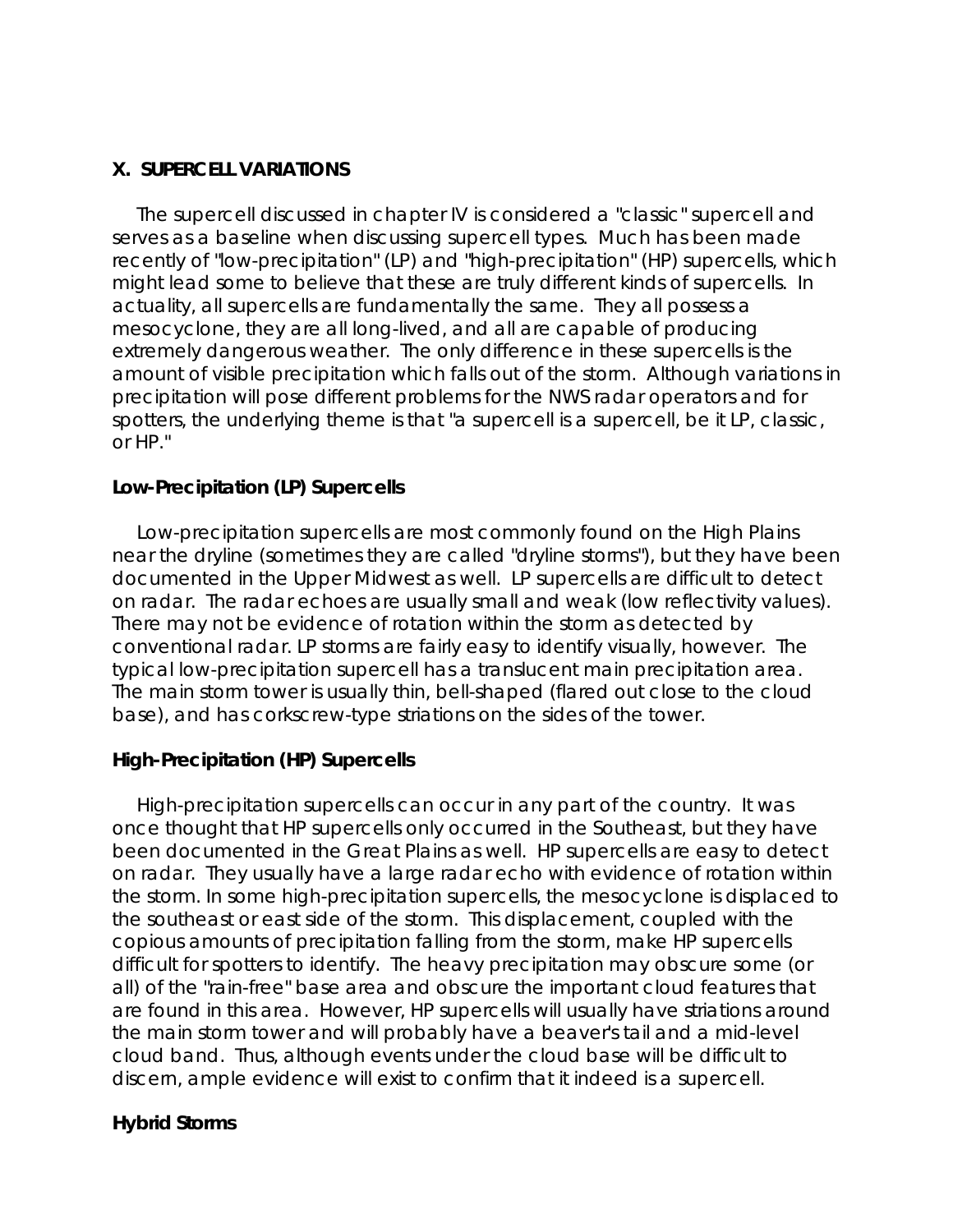It is rare for a storm to fit perfectly into one of the four storm categories (discussed in chapter IV) for its entire life. Rather, it is common for a storm to evolve from one storm type to another. It is also common for a supercell's precipitation rate to increase during its life, resulting in its "evolution" from an LP to an HP supercell.

One of the more common evolutions a storm may undergo is a multicell-tosupercell transition. As the multicell storm moves along, it may encounter an environment more conducive to supercell formation. One of the updrafts in the cluster may become dominant, and the storm may evolve into a supercell. In fact, numerous supercells with multicell characteristics have been documented!

The multicell characteristics in some supercells may give rise to the cyclic nature of some supercells. A cyclic supercell is a supercell which undergoes the mesocyclone formation-tornado formation-RFD formation process a number of times. In the April 3, 1974, tornado outbreak, one supercell produced eight tornadoes as it tracked across Illinois and Indiana. While it is rare for a supercell to produce this many tornadoes, it serves to illustrate the extremely dangerous nature of cyclic supercells.

Besides the possibility of a storm "evolving" from an LP to an HP storm, it is also possible for a supercell to have both LP and HP characteristics at the same time. The main precipitation area, to the right of the storm tower, had a thin, translucent appearance. Beneath the base of the storm, however, a heavy precipitation curtain obscured any important cloud features which may have been present. These LP-HP hybrids are yet another example of the continuous spectrum of storm types that may be encountered in the spotting arena.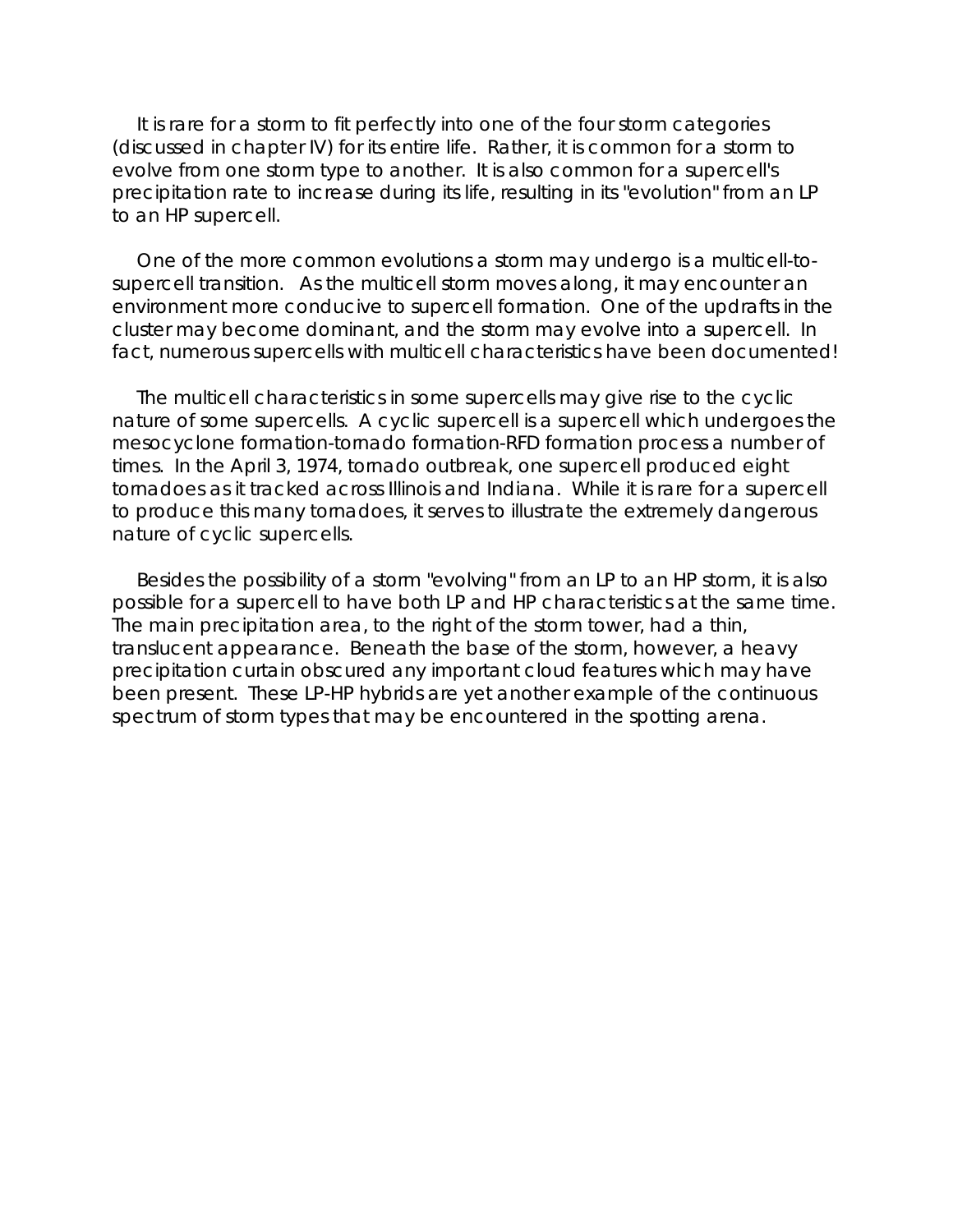# Acknowledgements

This guide represents a continuing effort of the NWS and NSSL to provide improved training materials to storm spotters. Dr. Charles Doswell III of NSSL and Alan Moller from WSFO Fort Worth, Texas, provided fundamental input and guidance regarding the guide. Andy Anderson of WSFO Lubbock, Texas, also provided helpful review and comments. Dr. Jerry Jurica of Texas Tech University, Mr. Charles Brown, and Mrs. Melody Woodall assisted with the production of the guide's first edition. NSSL diagrams were provided by Joan O'Bannon. Special thanks go to Bill Alexander and Linda Kremkau from Weather Service Headquarters and to Sue Dietterle from NOAA Visual Arts for their painstaking reviewing and editing of the final layout.

# Figure Credits

Figures 1-3 - From C.A. Doswell III, 1985: The Operational Meteorology of Convective Weather.\* NOAA Tech Memo ERL ESG-15. (C.A. Doswell III, 1985, Vol 2).

\* Volume 2 - Storm-Scale Analysis.

Figure 6 - A.R. Moller & C.A. Doswell III, 1987: A Proposed Advanced Storm Spotter's Training Program. Preprints, 15th Conf. on Severe Local Storms, Baltimore, MD, 173-177.

Figure 7 - C.A. Doswell III, 1985, Vol. 2.

Figure 8 - Courtesy of NSSL.

Figure 9 - Courtesy of NSSL.

Figure 10 - C.A. Doswell III, 1985, Vol. 2.

Figure 11 - T.T. Fujita, 1978: Manual of Downburst Identification for Project NIMROD. SMRP Res. Pap. No. 156, Univ. of Chicago, 104 pp.

Figures 12-13 - C.A. Doswell III, 1985, Vol. 2.

Figure 14 - Photo by Tim Marshall.

Figure 15 - Photo by NSSL.

Figure 16 - Photo by Howard Bluestein.

Figure 17 - Photo by Charles Doswell III.